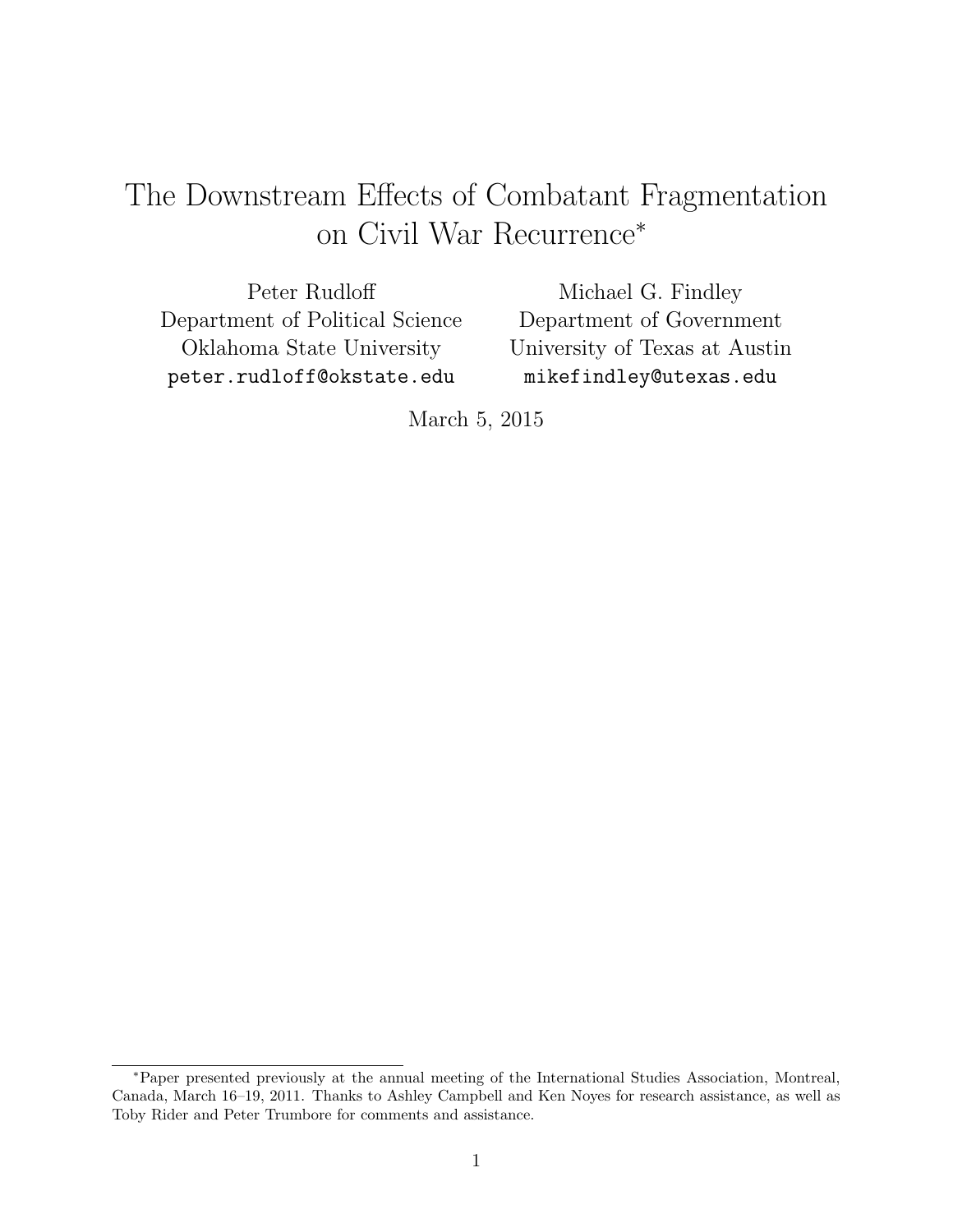#### Abstract

We consider whether the fragmentation of combatants during civil war has downstream effects on the durability of peace following civil wars. We contend specifically that the splintering of groups, a primary manifestation of fragmentation, produces potential spoiler groups that are neither incidental nor unimportant in the process of civil war resolution. Making connections to the spoiling and credible commitment literatures, we hypothesize that splintering hastens the recurrence of civil wars. Empirical analysis of fragmentation events since WWII offers support for the hypothesis that splintering decreases the duration of post-civil war peace. Taken together, the results suggest the need to pay closer attention to the dynamics of fragmentation.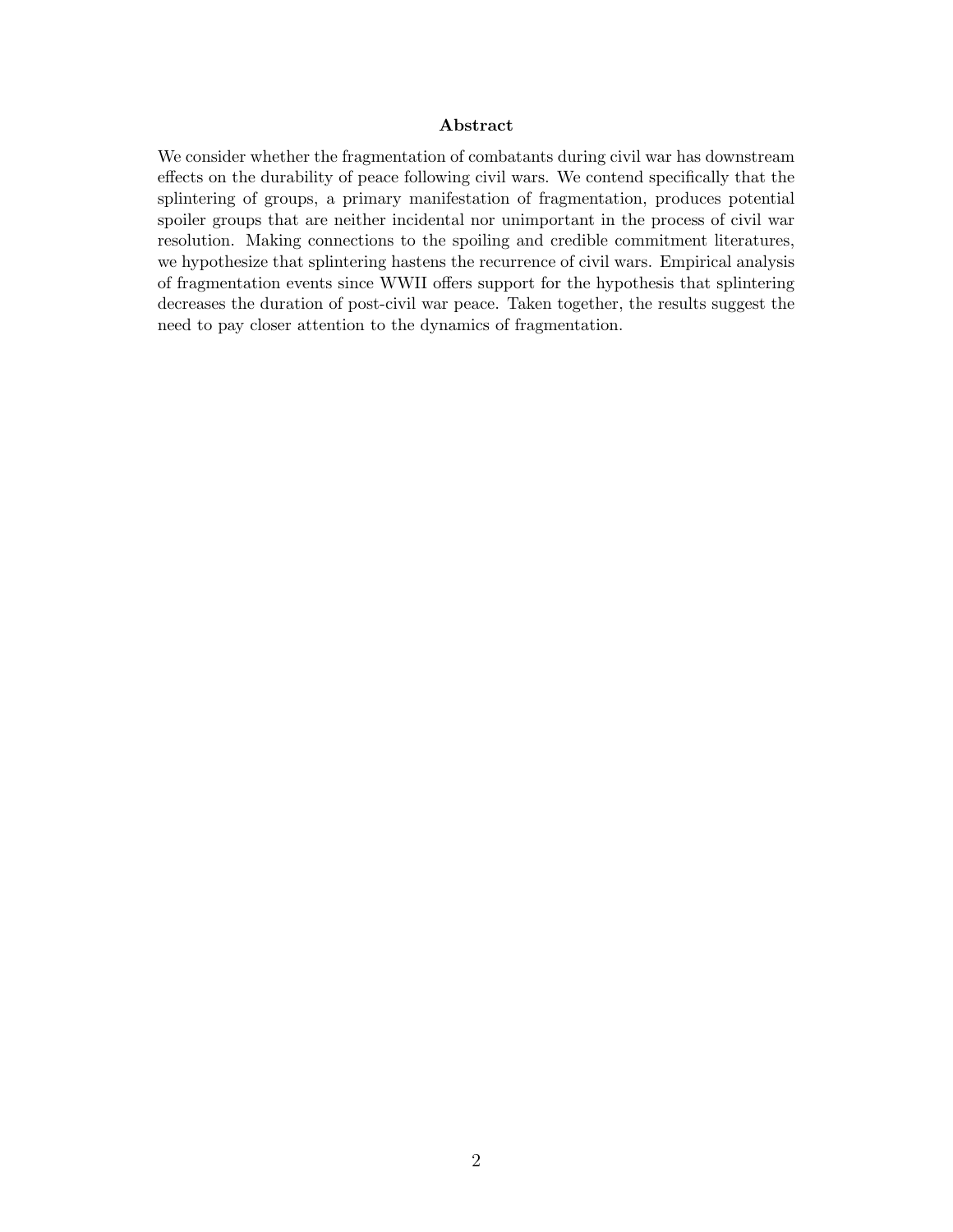### 1 Introduction

Accounts of civil wars are replete with examples of changes to the set and characteristics of the combatants. Evidence from Chad, Sudan, Chechnya, Israel, Burundi, Peru, Angola, India, among many others, demonstrates that actors change substantially even during short periods of time. Groups often fracture, leading to new groups that are sometimes closely tied to their former group as allies; other times they break ties completely. Although group splintering occurs in a number of cases, it is less certain whether the effects of splintering are incidental or fundamental to likelihood that civil wars are resolved peacefully. Certainly, there are a number of cases, such as Afghanistan, Chad, and Liberia where groups splinter (UCDP 2010), and subsequent peace does not last (Doyle & Sambanis 2000). In this paper, we ask whether such a relationship holds more generally. Are wars that experience such fragmentation more likely to recur, and if they do recur, how quickly.

Most theoretical accounts of civil war generally consider two primary actors, a government and rebel group, or leave unspecified the set of actors involved. Other than some recent exceptions (Doyle & Sambanis 2000, Cunningham 2006, Nilsson 2008, Cunningham 2011, Cunningham, Bakke & Seymour 2012), few quantitative studies account for the role of a lengthy roster of combatants. In most qualitative accounts, the full set of actors in a civil war may be appreciated much more, but it is unclear what generalizable lessons can be learned. Greater attention to the dynamics of multiple warring factions has appeared in recent years, but this work is largely considered in the context of comparing wars with greater numbers of actors against wars with fewer (Doyle & Sambanis 2000, Cunningham 2006). Others find little evidence that general group disunity affects the durability of negotiated peace. We question whether there is something unique about the dynamics of group formation and change that needs to be considered.

In this paper, we contend that events of fragmentation, specifically the splintering of combatant groups into two or more resulting groups with the capability to continue fighting, which occur while wars are still ongoing, can alter the environment in which groups interact in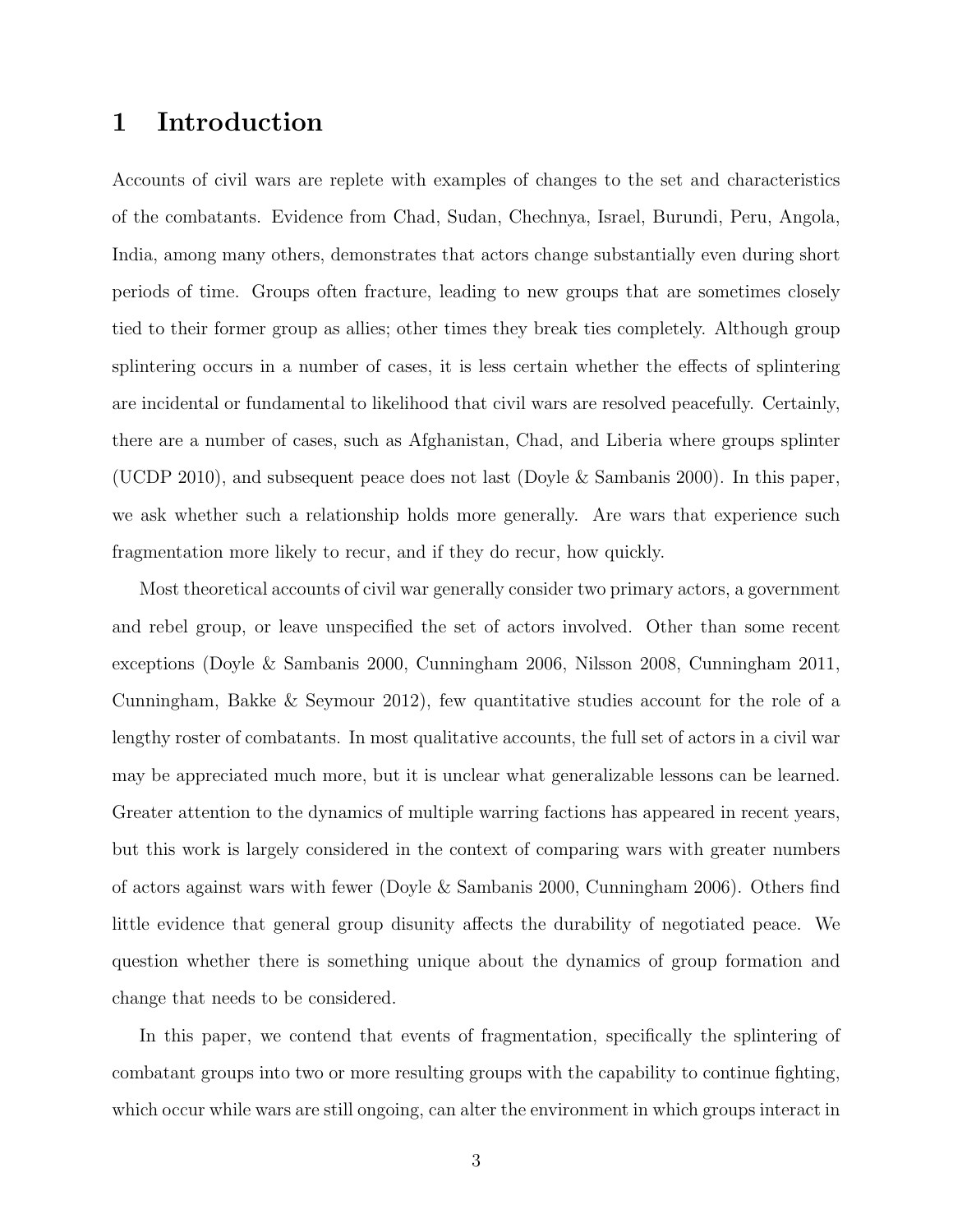ways that change their propensities to seek peace or or spoil peace processes in the pursuit of further war. Whereas splintering could shorten the civil war, such as with Zartman's (1995, 23) "win away pieces" argument, we ask whether the duration of post-war peace is shortened, even if fragmentation contributed to the cessation of hostilities. We argue that splintering not only creates new groups with divergent preferences and potentially significant capabilities, but it may also lead to significant commitment problems that persist after the end of the civil war. These conditions lead to the recurrence of conflict, as new groups may be unwilling to accept the post-war situation, and governments will be wary, even of rebel groups that agree to a negotiated settlement.

Using the Uppsala Conflict Actor Database (V 2.1-2010) and Doyle & Sambanis's (2006) data on civil war recurrence, we examine whether and how rebel group splintering affects the timing of civil war recurrence. While fragmentation could refer to a generic decentralization of actors, institutions, and power (Ishiyama & Batta 2011, Bakke, Cunningham & Seymour 2012), we focus this study specifically on the effects of splits within groups, which we hereafter refer to as "fragmentation" or "fragmentation events". Our coding indicates that splintering takes place in 16% of civil wars in Doyle & Sambanis's (2006) data, but even this relatively small group of cases appears to lead to a significant shortening of post-civil war peace.

We proceed by first reviewing the literature on civil war resolution to make the point that the dynamics of actor formation and change leave many unanswered questions. Then we develop connections between fragmentation and incentives to spoil peace agreements and identify hypotheses that we then test. Of particular note, we detail the findings that fragmentation is associated with the recurrence of war. The paper contributes to our understanding of civil war resolution by drawing more attention to the dynamics of multiple stages of conflict as well as the potential for nominally weaker actors to influence the course and outcome of peace processes.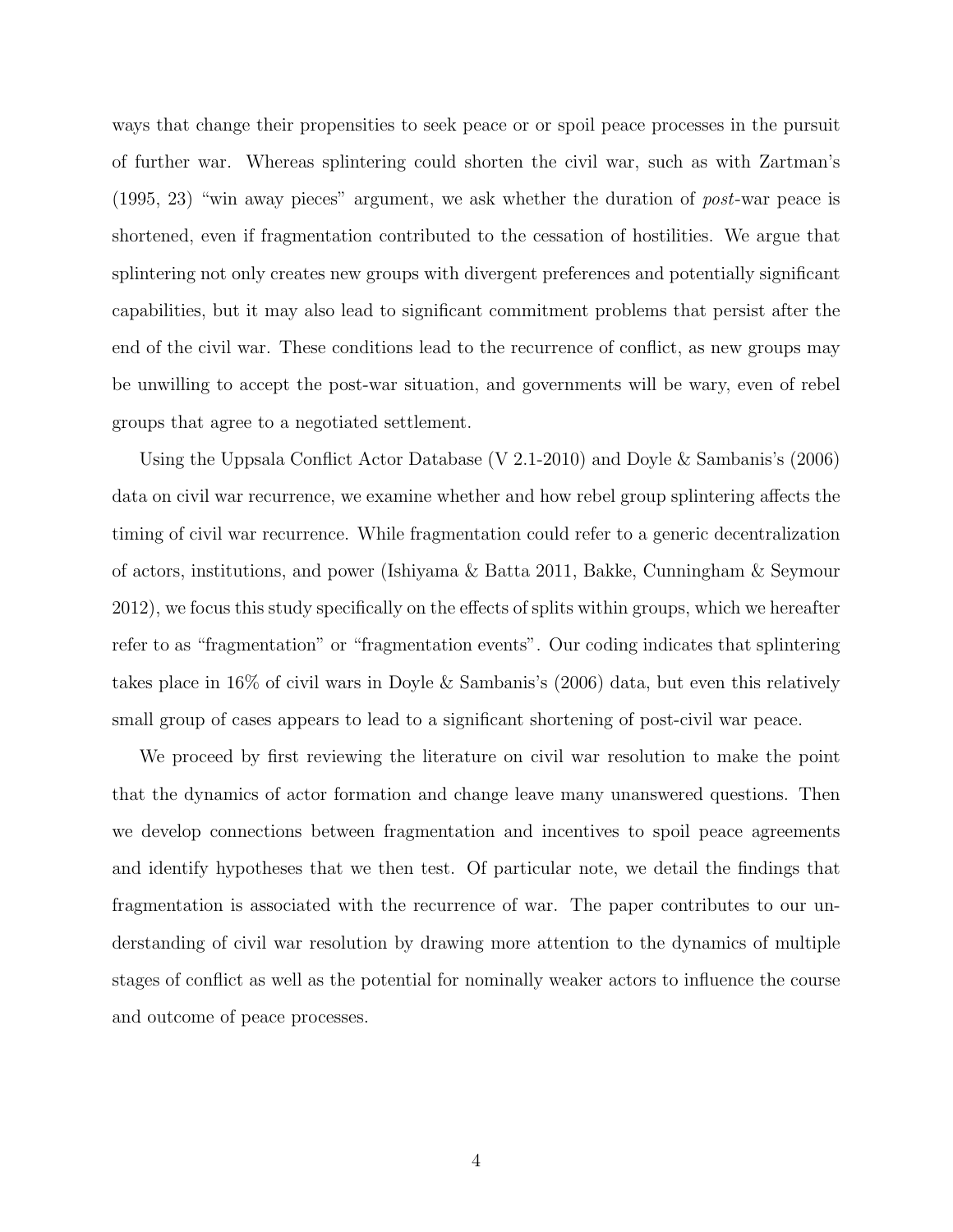# 2 Literature

The civil war resolution literature has boomed in recent years with growing consensus around a number of factors associated with the successful settlement of civil wars. Generally, the literature has been guided by the rationalist approach to consider commitment and information problems (Fearon 1995, Mason & Fett 1996). More specifically, substantial attention has been placed on what makes negotiated agreements strong enough to be signed and hold over the long run (Fortna 2003, Mattes & Savun 2009). Some contend that wars ending in victory are likely much more secure than negotiated agreements (DeRouen & Sobek 2004, Quinn, Mason & Gurses 2007, Flores & Nooruddin 2009, Toft 2009). Related, the issue that has drawn perhaps the most attention is the existence and character of powersharing arrangements (Hoddie & Hartzell 2003, Hartzell, Hoddie & Rothchild 2001, Hartzell & Hoddie 2003, Hartzell 1999, Walter 2002, Mattes & Savun 2009, Mukherjee 2006). The little work that has questioned the importance of power-sharing points to the important role of ethnicity (Downes 2004), suggesting that ethnic wars may face more severe commitment problems and are likely to see issues as indivisible (Doyle & Sambanis 2006).

Third-parties may be no less important. Some have contended that a third-party security guarantee is a near necessary condition for successful implementation of peace agreements (Hampson 1996, Walter 2002, Fortna 2004). Third-parties could also occupy a central role in a more holistic peacebuilding process (Doyle & Sambanis 2000, Doyle & Sambanis 2006) especially if implemented in a paced and measured way (Paris 2004). Contextual factors such as economic development, improvements, and incentives may be crucial to successful peace implementation (Collier, Hoeffler & Soderbom 2008, Walter 2004, Flores & Nooruddin 2009), a result that, if correct, might imply a strong role for third-parties in granting foreign aid and helping with other economic incentives.

In recent years, scholars have begun to focus more explicit attention on the behavioral dynamics of the combatants involved, including the number of combatants fighting wars or attempting to make peace, as well as the incentives that these dynamics create. Particularly,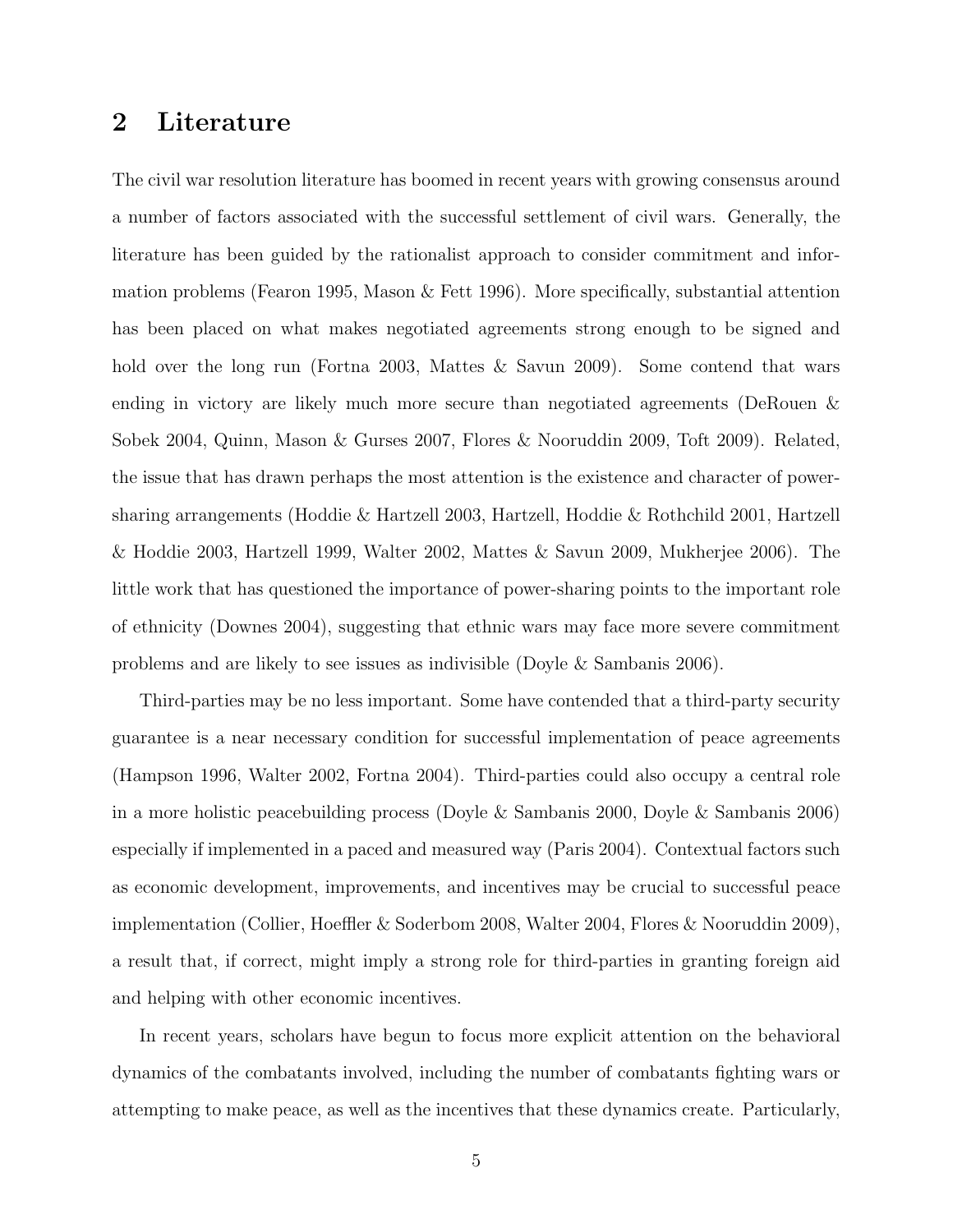it is becoming clear that the roster of actors cannot be ignored: some combatants may exercise a "veto" over the decision to end a war (Cunningham 2006), governments may refuse to make concessions to some groups if they are likely to face demands from many other groups afterwards (Walter 2003), and even third-party military intervention can complicate the length and terms of a war's resolution (Regan 2002, Balch-Lindsay, Enterline & Joyce 2008, Elbadawi & Sambanis 2000, Akcinaroglu & Radziszewski 2005, Cunningham 2010). Delving deeper into this relation, others have asked whether it matters how the various actors are involved and find that excluding actors from a peace agreement may not always matter, especially if the included parties prepare for likely violence from these additional actors (Nilsson 2008). And it may be the case that third-parties have developed ways to mediate conflicts to overcome such problems (e.g., Crocker, Hampson & Aall 1999, Crump & Glendon 2003, Crump & Zartman 2003, Raiffa 1982).

Despite substantial attention to the general conditions under which civil wars end, as well as many emerging ideas on how multi-actor wars can complicate civil war resolution, there is a lack of understanding about how fragmentation affects war dynamics. It is likely the case that the process of actor fragmentation whereby new actors are formed, modified, or even destroyed, affects civil wars differently than if one were to simply count up actors and consider how multi-actor wars complicate resolution. A greater understanding of how actors are formed and behave, along with all the associated complexities (Kalyvas 2003), could offer new insights into the behavioral conclusions of wars. As noted above, fragmentation could be conceptualized as an event or as a characteristic. We are suggesting that the event of splitting may in itself matter, rather than just the characteristic that a large group is fractured along several lines for a variety of reasons (Bakke, Cunningham & Seymour 2012) or alternatively the exclusive rise of new actors (Fjelde & Nilsson N.d.).

A focus on splintering challenges the unitary actor and fixed set of actors assumptions in much of the current literature (Pearlman & Cunningham 2012). It implies that how actors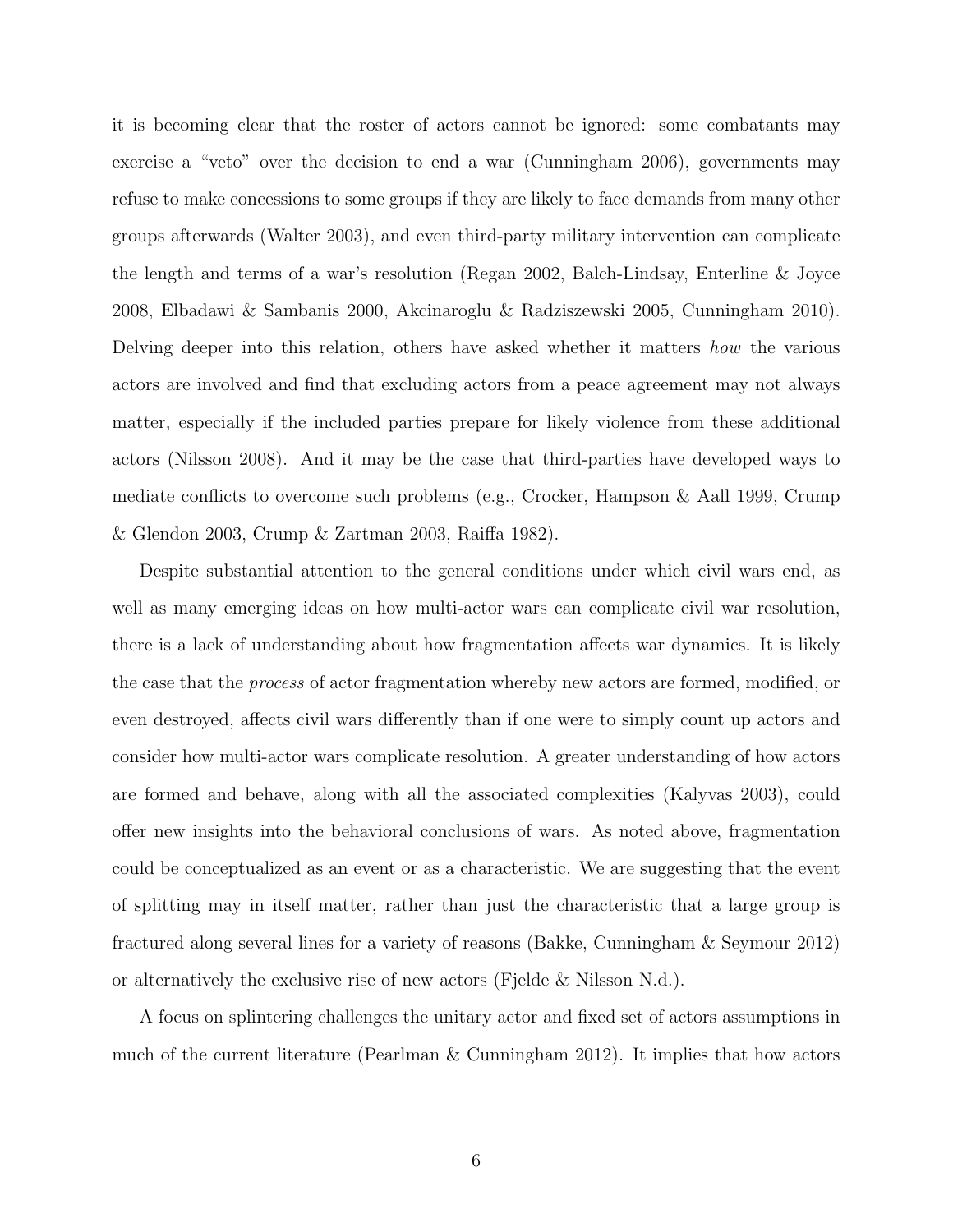form, change, and cease to exist may be important for how conflict rises and falls.<sup>[1](#page-6-0)</sup> Some work suggests this is the case during wartime (See, for examples, Kalyvas 2006, King 2004, Humphreys & Weinstein 2006, Weinstein 2007) and has stimulated a number of questions in need of greater investigation. There is little empirical work on how splintering may affect conflict after civil war, however. Ishiyama & Batta (2011), for example, focus on the effects of group disunity and group cooperation during a civil war on the durability of subsequent peace agreements. This neglects the specific process of group splintering, which we argue is not only the most dramatic, but the more important, form of group disunity. This may be why their study finds mixed evidence that group disunity affects the durability of peace agreements (Ishiyama & Batta 2011, 449).

Some literature has examined fragmentation in greater depth and contends that fragmentation may actually be beneficial to ending a war, because groups are weakened and easier to defeat (Findley & Rudloff 2012), otherwise known as "divide and conquer" (Cunningham 2011). For instance, a split in the Ugandan rebel group WNBF led to the easier defeat of the WNBF and its splinter faction, the UNRF II. It may be the case that, rather than pursue victory, the government pursues a negotiation strategy that attempts to "win away pieces" (Zartman 1995, 23) or "divide and concede" (Cunningham 2011) in an attempt to reach a settlement (Nilsson 2010), encouraged by incentives not to make major concessions, especially too early in a war (Bapat 2005) or if more combatants remain (Walter 2003).[2](#page-6-1) Such a strategy may increase the likelihood of successful settlements, as it decreases the prevalence of inherent "commitment problems" (Driscoll 2012).

While there is clearly much to be learned about whether fragmentation, in fact, motivates negotiated agreements, there is potentially an important paradox: as groups fragment, they may do so along consequential cleavages, such as moderates and extremists, where mod-

<span id="page-6-0"></span><sup>1</sup>Note that our interest is in the effects, not causes, of fragmentation. The literature on the causes of fragmentation is extensive (see review in McLauchlin & Pearlman 2009), especially in the social movement literature.

<span id="page-6-1"></span><sup>&</sup>lt;sup>2</sup>It may be the case that fragmentation complicates bargaining, such as in Cunningham (2007), though this approach treats fragmentation as a characteristic of the group and not as an event.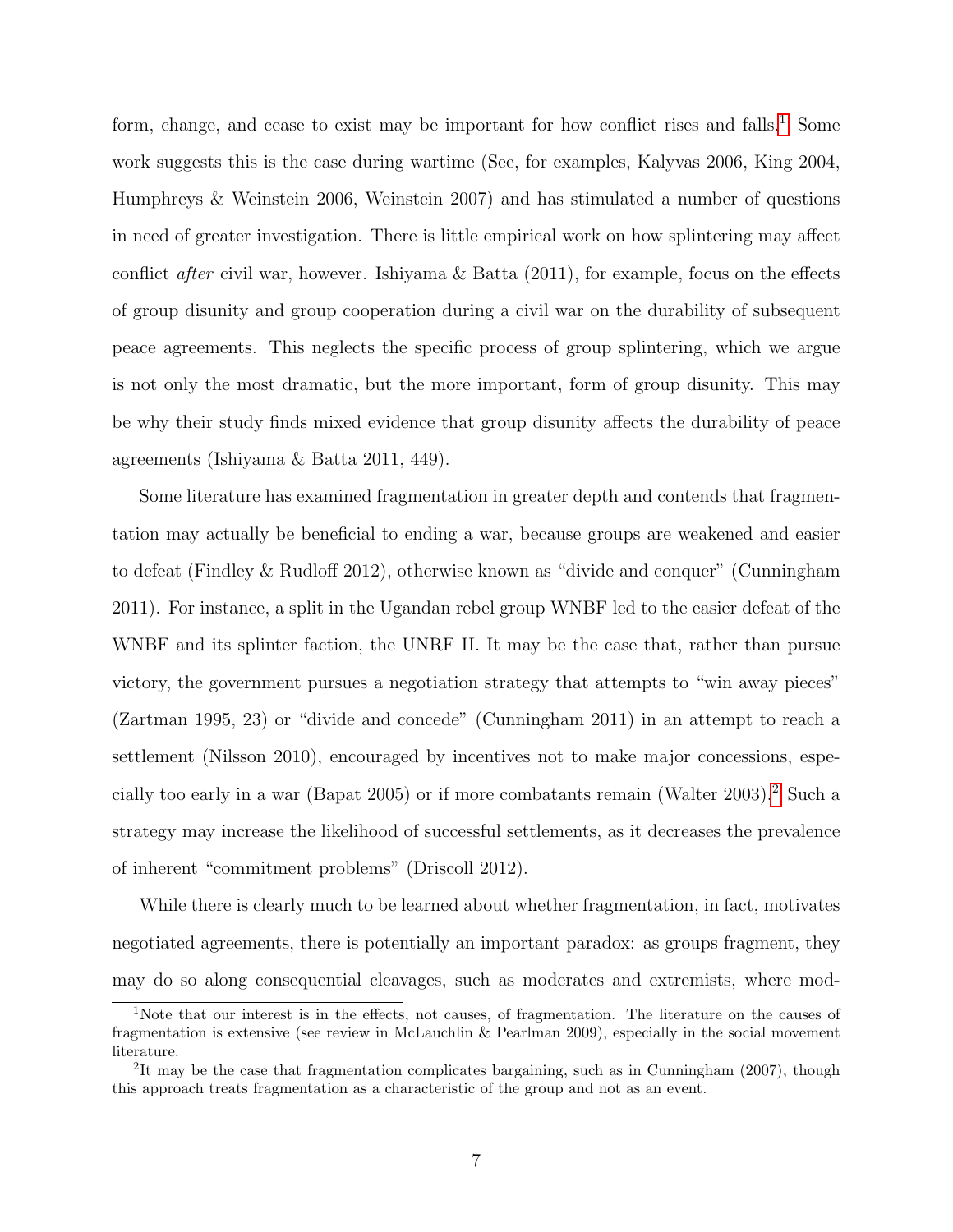erates can press for peace more easily. Fragmentation could encourage quicker negotiated agreements (Findley & Rudloff 2012), but the process of reaching an agreement following fragmentation might sow the seeds for later breakdown.

By conventional wisdom, splits that create weak groups should not matter, because weaker groups should not have sufficient ability to veto or affect the outcome of the war (Cunningham 2006). This contrasts, however, with others who contend that even small, nominally weak groups may be able to use other strategies to create mistrust or otherwise sway the balance and derail the peace process (Werner & Yuen 2005a, Kydd & Walter 2002). Indeed, a literature on "spoiling" has emerged in recent years (Stedman 1997, Greenhill & Major 2007, Nilsson & Kovacs 2011) that highlights the perils of implementing the peace following civil wars, especially in the face of marginalized groups with incentives to disrupt peace. As internal political divisions affect a group's opportunity and willingness to spoil (Pearlman 2009), we now turn to a discussion of conditions under which this could occur.

### 3 Theory

Fragmentation creates difficulties for peace after the conclusion of fighting in a civil war. In this section, we discuss how group splintering during civil wars may lead to problems after civil wars. Such fragmentation may create new groups with different preferences, and sufficient capability to continue fighting after the conclusion of a civil war. Furthermore, the fragmentation of a rebel group during a civil war may create commitment problems in the post-civil war period, as governments and other rebel groups are uncertain of the prospects of continued adherence to the post-war status quo.

Combatants engaged in civil war are motivated by the desire to achieve a number of possible outcomes. Conventional wisdom holds that the war's outcome is paramount for both the government and rebel factions. For governments, the goal is typically thought to be a preservation of the status quo to retain power. The motivation for rebels: achieve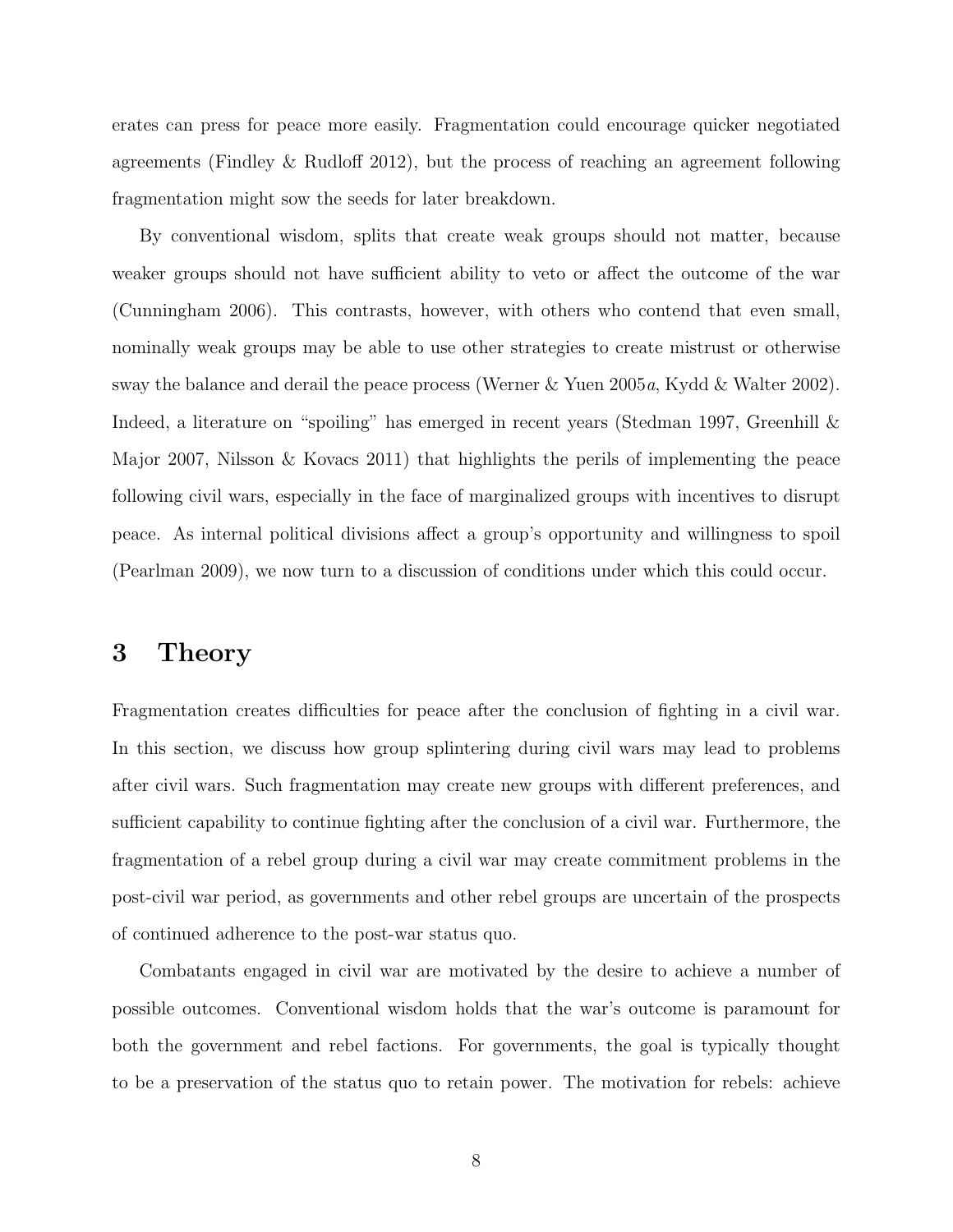political change — either limited concessions, independence, or government overthrow. Wars, however, are complex and leave room for many other motivations, both political and personal (Mueller 2000, Kalyvas 2003). A combatant is not likely to have a single political goal, furthermore, but rather a variety of goals depending on the particular internal organization of the group.

During the process of war, the internal organization of a group, and its preferences about the outcome of the war, may change in response to events on the ground. As battles are won or lost and as opportunities for negotiations arise, combatants must attempt to navigate their way through the "fog" of war (Clausewitz 1993). Decisions, such as how to prosecute the war, whether to pursue peace, and on what terms face combatants regularly. And much hangs in the balance: the war could be won or lost with much at stake for the individuals who participated. Such existential threats naturally result in consequential decisions such as whether rebels should part ways and fight separately or remain together, despite different goals.

As groups splinter, the creation of new groups with divergent preferences affects how a war ends, especially whether a war ultimately recurs. The most direct way that rebel group fragmentation impedes successful civil war resolution is through the creation of factions that prefer to continue violence rather than agree to a particular settlement (Stedman 1997, Pearlman 2009). Fragmentation is likely to occur because combatants within the original rebel group disagree over the strategies or the end goals of the groups, especially in response to outside hostility (McLauchlin & Pearlman 2009). In either case, the fragmentation is indicative of an underlying divergence of preferences among rebels (Bakke, Cunningham & Seymour 2012), which can lead to differences in commitment (or opposition) to peace agreements and the acceptance of victory of one of the combatants.

While the presence of multiple rebel groups may complicate war resolution (Cunningham 2006), the mere presence of multiple rebel factions does not necessarily imply a significant divergence of preferences. Geographic limitations, such as the inability of groups with limited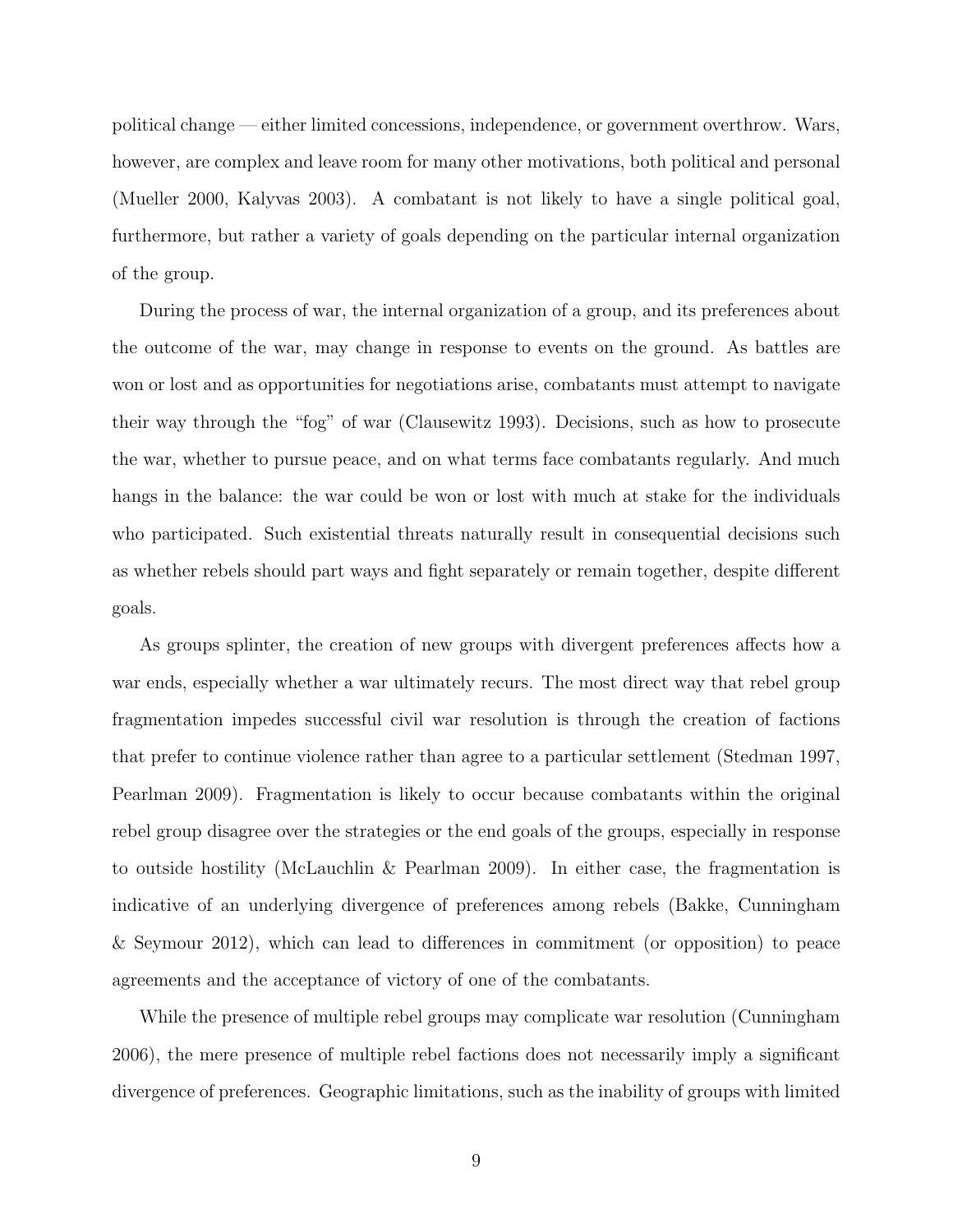capability to coordinate attacks, could account for the difficulty of securing peace. In such a case, each group may possess similar preferences, with significant overlap in their demands on the government. As groups actively pursue a split or dissolution of part of their group, however, resulting groups are likely to have significantly different sets of preferences, and it may therefore be more difficult for a settlement to satisfy all of the combatants. This is particularly true when newly splintered groups are less willing to end the violence (Stedman 1997, Pearlman 2009).

Negotiated agreements occur under a wide variety of circumstances. According to the bargaining literature, the key to reaching an agreement is that all sides know the preferences and capabilities of the other actors, allowing for a settlement to be reached that is preferred to all sides compared to the status quo (Wagner 2000, Filson & Werner 2002, Powell 2002, Powell 2004).<sup>[3](#page-9-0)</sup> During war, combatants continue to interact with one another, allowing all parties to to gain more information about the other side (Filson & Werner 2002). Actors attempting to negotiate a peaceful end to conflict can also be strategic about what actors to include in the settlement, excluding one or more parties with the expectation that the agreement will survive in spite of violence by those parties (Nilsson 2008). Therefore, an all-inclusive settlement may obtain, but be more beneficial to some groups and not others, especially if a significant divergence of preferences characterizes the various groups. In cases where the government and rebels do not yet possess knowledge of the other side, an agreement may not reached at all, but the war stalls or ends. Such war endings are intermediate steps towards the end goal of successful peace implementation (Hampson 1996, Walter 2002).

Even in cases where the preferences for continuing the war do not diverge, or when all fragmented groups are included in a negotiated agreement (Nilsson 2008), fragmentation may create uncertainty regarding the future that may lead to renewed violence. The fragmentation of a group during a civil war may create commitment problems (e.g., Kydd  $\&$ Walter 2002) that are difficult to overcome after the end of a civil war. Some argue that

<span id="page-9-0"></span><sup>&</sup>lt;sup>3</sup>In the context of intrastate conflict, capabilities are not readily apparent and may be latent until combatants engage each other in a direct and sustained way (Findley & Edwards 2007).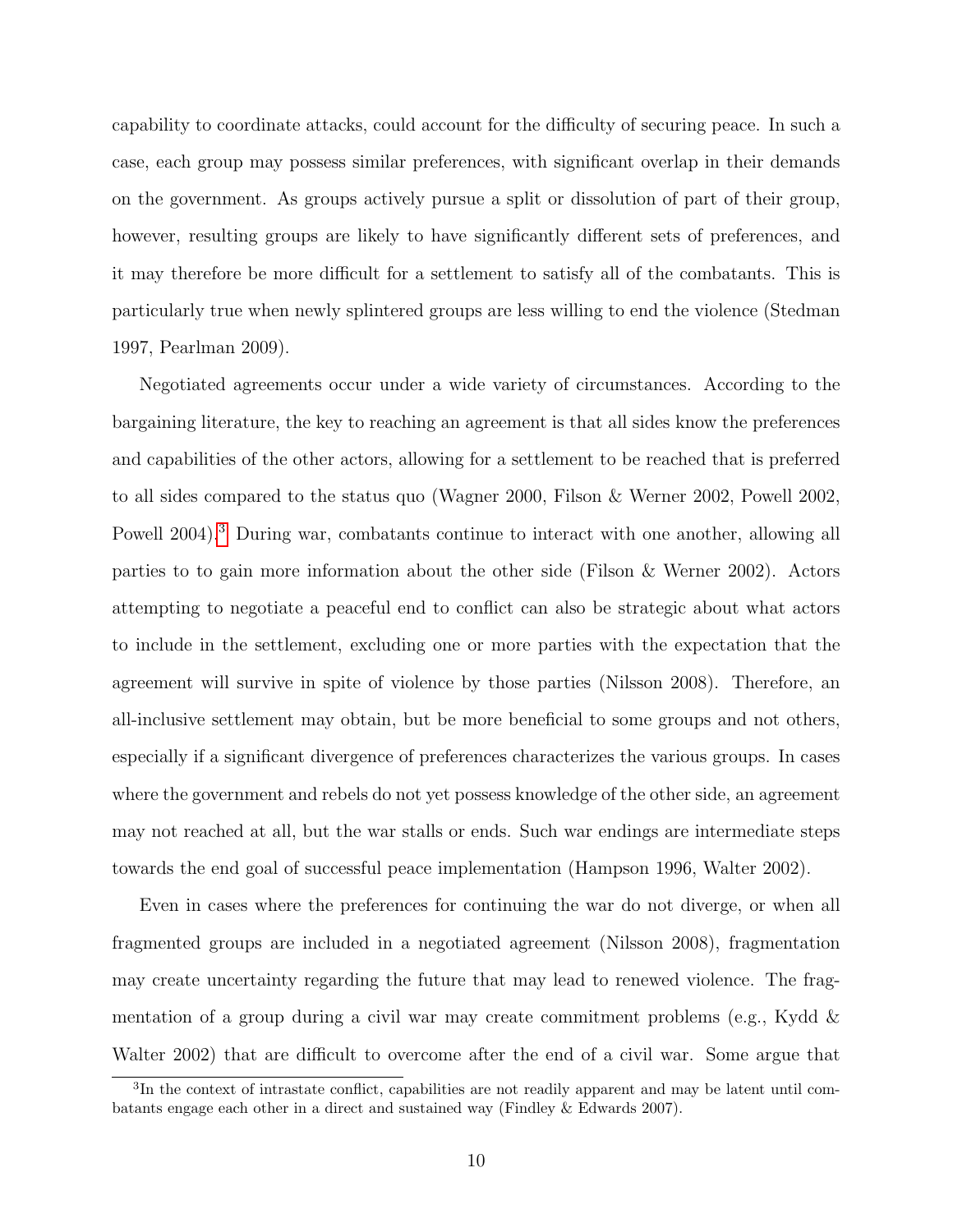these issues are lessened by fragmentation, because the resulting groups that ally with the government will retain the capacity to punish the government from failing to follow through on any resulting settlement (Driscoll 2012, 121). Fragmentation is not only about the resulting capability of groups, however. Splintering may indicate a significant divergence of preferences within a group, and that further fragmentations are likely. This creates a great deal of uncertainty in the post-civil war environment, even when all sides have tentatively agreed to a settlement to end the war. This can create scenarios where settlements break down, even when all sides prefer the settlement to a recurrence of violence. A government, for example, may believe that existing rebel groups are likely to follow the terms of a peace agreement, but may also believe that these groups are not likely to exist in the future in their current form. A past fragmentation may lead to the belief the significant divisions remain with a group, and that a fragmentation may still occur that will lead to a breakdown in the agreement (Stedman 1997, Pearlman 2009).

Although fragmentation may lead to the formation of groups with diverse preferences and strategies, we focus in this paper on violent groups. Groups committed to violence are more likely to lead to significant commitment problems, even if these groups initially or eventually support a peace agreement. A peaceful group, for example, even if the preferences of the group are opposed to a particular agreement, are unlikely to cause the breakdown of the settlement due to their unwillingness to use violence. Therefore, although their preferences may be important for the peace agreement that results, such peaceful groups are unlikely to end an agreement, even if the group opposes the terms of the settlement. Violence, or more importantly, the threat of future violence is much more likely to lead groups to end a settlement, as such existential threats are more likely to create a willingness to reengage in violence rather than to fail to fully implement an agreement.

In other words, parties may engage in renewed violence not because of conditions today, but of what they perceive likely conditions to be in the future (Fearon 1995, Powell 2006). It may also be the case that fragmentation during the civil war leads to a fragile peace, as states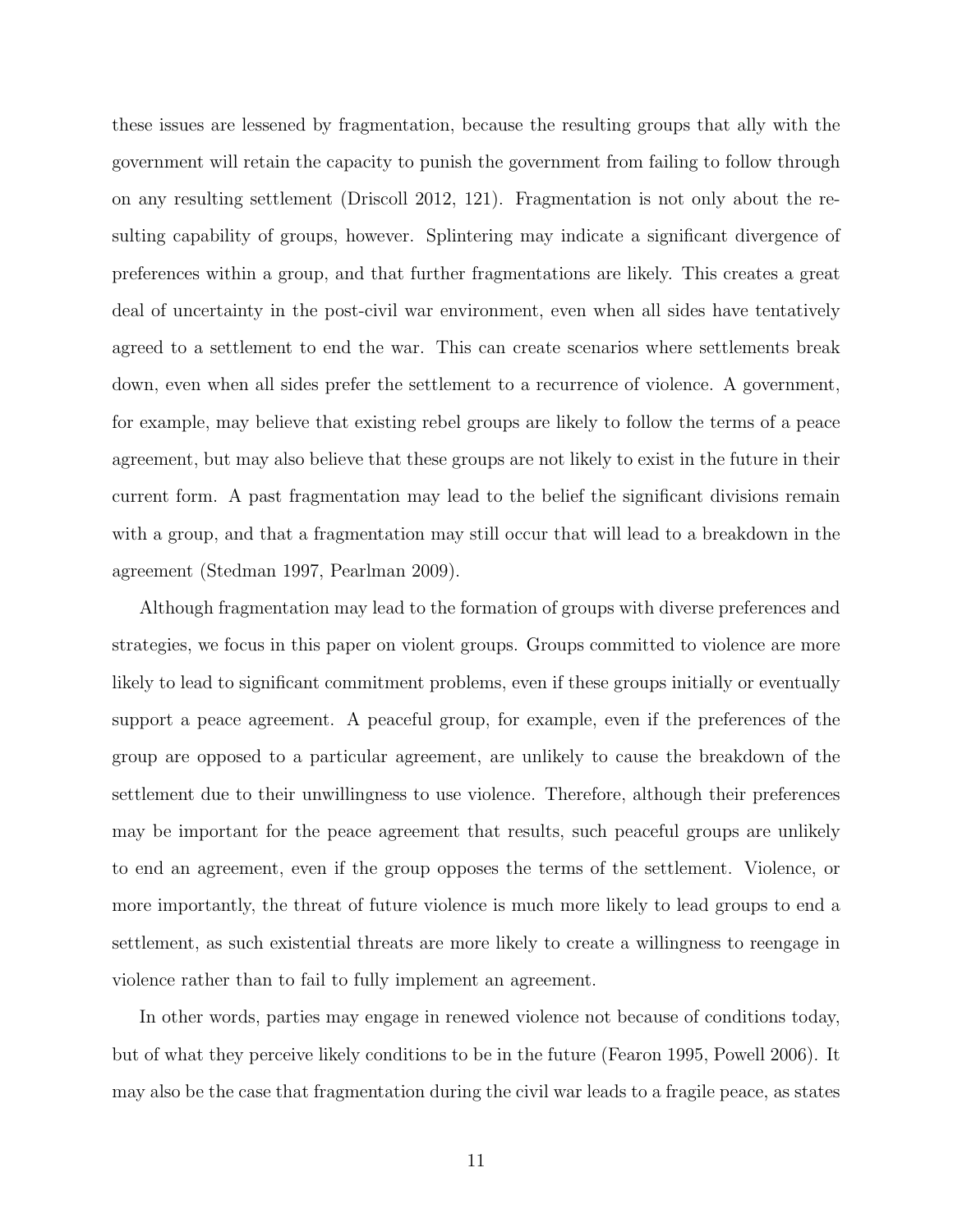are unwilling to fully implement a resulting peace agreement. If a civil war ends in settlement, all included parties must commit to implementing the peace agreement (Walter 1999). This includes splintered groups that subsequently side with the government in the conflict, and how much can the government trust a rebel group to commit to peace that has so recently been an enemy? Other groups may be unwilling to fully implement an agreement when there is a belief that any one of the parties of the agreement will fall apart. This may create caution for implementation in other rebel groups or the government, either because this possible fragmentation may create an opportunity to obtain a greater portion of the spoils, or because groups are afraid to commit significant resources to implementing an agreement that will likely fall apart (Walter 2002). Fragmentation itself may be the most ready indicator of whether future splintering of groups is likely to undermine peace.

Furthermore, fragmentation is also likely to lead to renewed violence in cases where violence ends due to the victory of one of the sides in the conflict. We argue that fragmentation during civil wars, although it may lead to information problems (Findley & Rudloff 2012), are perhaps more problematic for post-conflict peace in terms of creating significant commitment problems (Fearon 1995, Kydd & Walter 2002, Powell 2006). The splintering of an existing group means that each of the resulting groups is likely to maintain some combative capacity. Fragmented groups are more likely than newly formed groups to be made up of members with experience in fighting the conflict, and will have knowledge of how to obtain weapons, funding, and new recruits (XXXX: CITE HERE). Fragmentation results in not only the creation of groups that are likely to possess divergent interests, but the creation of groups that are likely to possess the means to pursue those different interests. Fragmented groups are therefore better able to continue fighting and opposing the government when compared to groups that are newly created during the conflict, because they will possess important knowledge, infrastructure, and combative capacity from the formation of the group. Regardless of how the civil war ends, fragmented groups thus present a consequential obstacle to peace. If war ends with the relative victory of one of the combatants, splintered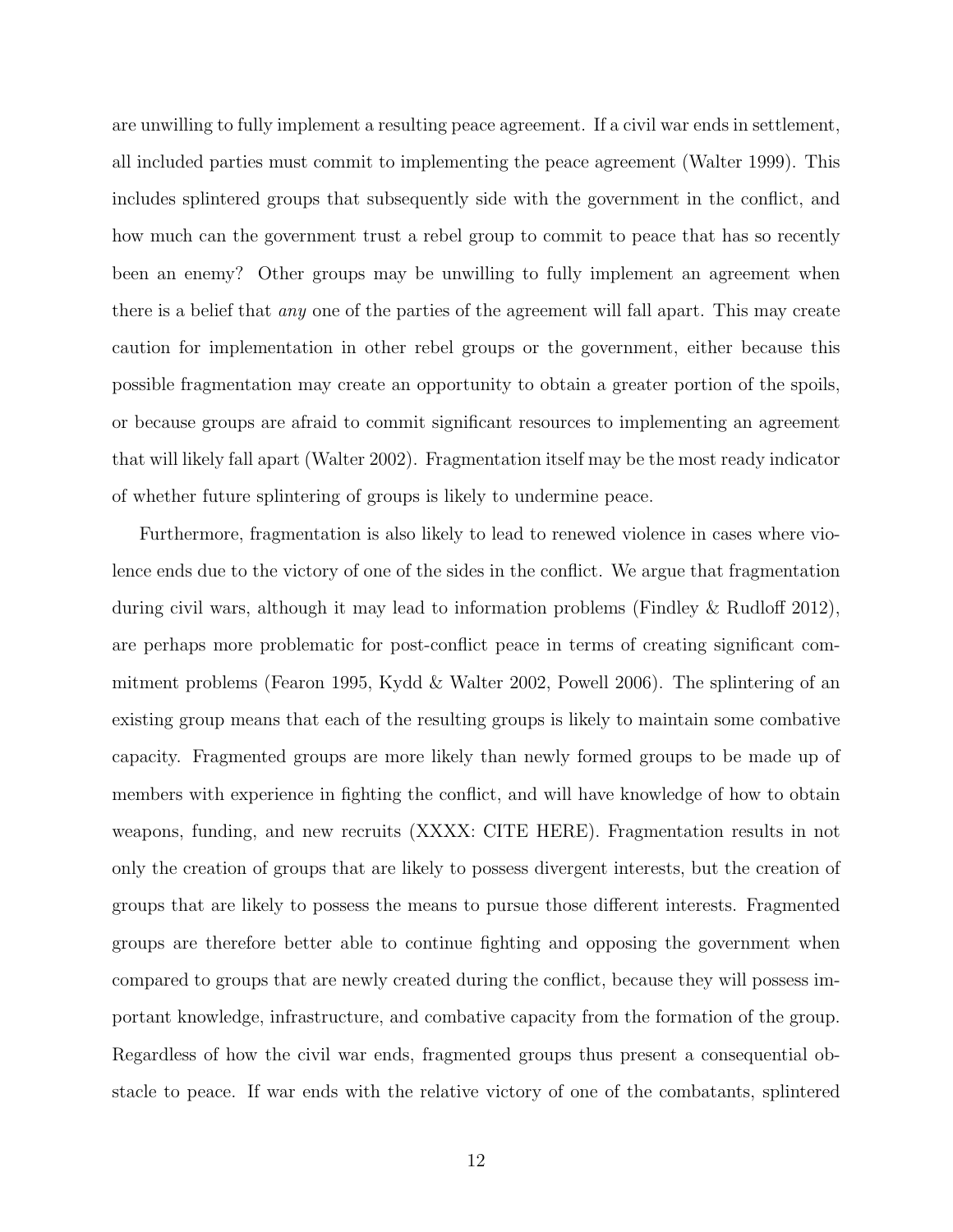groups may be unwilling to accept the finality of this outcome, and may bide their time until they are able to mount a new campaign against the post-war status quo. Fragmented groups may also be much smaller than the groups from which they splintered, and may only be capable of engaging in limited forms of violence. Over time, however, such a group may grow in strength and become a new focus for those opposed to the status quo to rally around. Further, even relatively small fragmented groups may be able better able to carry out disproportionately violent attacks against the victorious side, even after widespread violence has ceased.

We argue that fragmentation creates new groups that are either likely to continue fighting after the civil war, or groups that increase commitment problems among the other actors in the post-civil war period. Thus the length of peace after a civil war (despite whether the civil war ended through negotiation or fighting), is much more tenuous in cases where rebel group fragmentation occurred during the civil war. This leads to the expectation that peace is much less likely to last in cases of civil war rebel group fragmentation:

<span id="page-12-1"></span>Hypothesis 1 The duration of peace after a civil war is likely to decrease if at least one rebel group fragmented during the civil war.

Fragmentation is an important process during civil war, but the consequences of fragmentation are felt even after the conclusion of the civil war. Fragmentation creates significant obstacles to peace, whether the obstacle is a new group willing to spoil the peace, or a severe commitment problem that make implementation of peace difficult. In either case, a fragmentation may lead to a shorter duration of peace after the civil war.

# 4 Research Design

We use the Doyle & Sambanis (2006) data set to analyze civil war recurrence for several reasons.[4](#page-12-0) They include data not only on civil wars, but on the recurrence of civil wars

<span id="page-12-0"></span><sup>&</sup>lt;sup>4</sup>We obtained their replication data set from [http://pantheon.yale.edu/~ns237/index/research/](http://pantheon.yale.edu/~ns237/index/research/DS2006replication.zip) [DS2006replication.zip](http://pantheon.yale.edu/~ns237/index/research/DS2006replication.zip).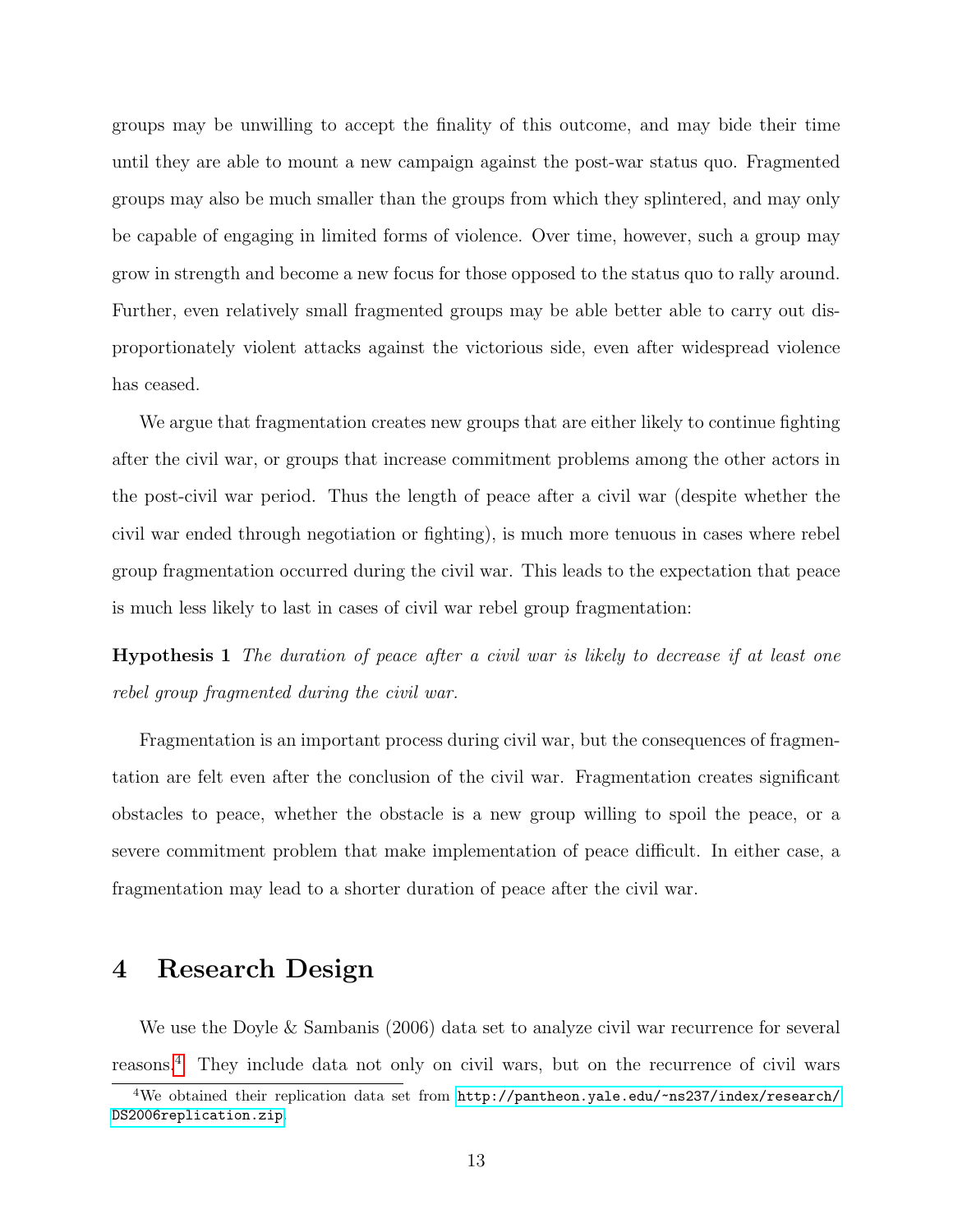(see [4.1\)](#page-13-0). The data are extremely well documented, especially the beginnings and endings; something that is often ambiguous in other datasets. This additional information is necessary when determining whether a participant fragments during a civil war as opposed to before or after (see [4.2\)](#page-14-0). The data contain information on civil wars from 1946–2002, a significant number of years. Finally, the death threshold is higher than the Uppsala Database, which is important given that splintering is identified if new groups contribute to having at least 25 battle-related deaths. We need to consider fragmented groups that have some non-trivial capability. But as we discuss below, the substantially higher death threshold ensures a difference in group formation and ability to bring about war recurrence.

The unit of analysis for this study is the post-civil war period, as the hypothesis refers to the duration of peace following civil war. Furthermore, we include all civil wars in the data set, regardless of whether any negotiated agreements were signed (unlike Nilsson 2008). The theoretical arguments in the previous section indicate that fragmentation may affect civil war recurrence regardless of how the civil war ended. Given this, we utilize all of the cases in the Doyle & Sambanis (2006) data as a baseline.

#### <span id="page-13-0"></span>4.1 Dependent Variable

The hypothesis requires that we use information on the amount of time that passes prior to a civil war recurrence (Hypothesis 1). Fortunately, the Doyle & Sambanis (2006) data set contains variables fulfilling this requirement. The dependent variable used to test Hypothesis 1 is Doyle & Sambanis's (2006) duration variable on the number of months that pass prior to civil war recurring. This variable contains information not only on how much time passes prior to a civil war recurrence, but also whether a civil war recurs. This is necessary, because even though we are interested in the amount of time that passes prior to civil war recurrence, it is possible that civil wars never recur, and this information should be considered in the analysis. Unlike Ishiyama & Batta (2011), we do not restrict the data to cases of civil wars that ended in peace agreements. The hypothesis in the previous section applies to a broader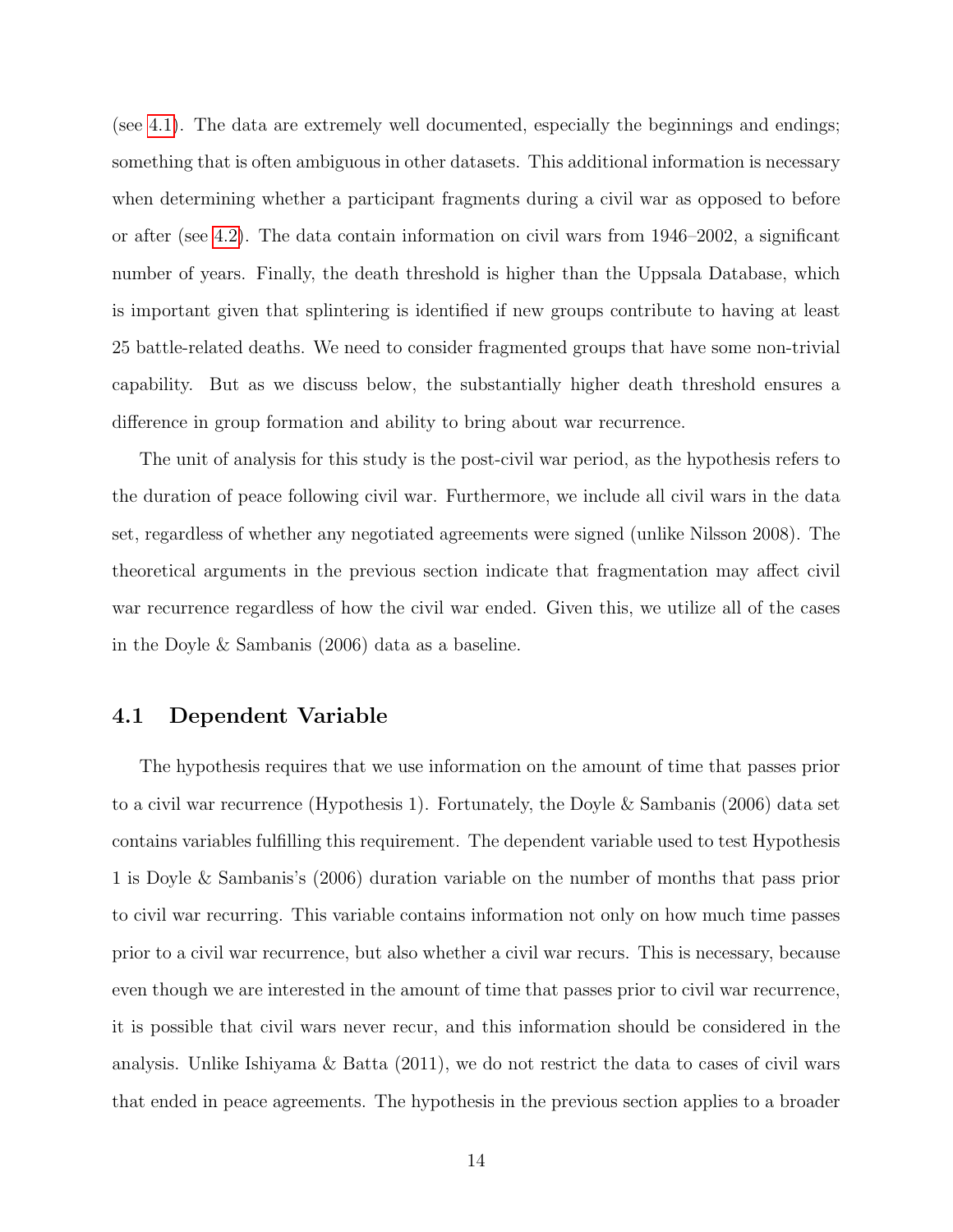set of cases, including cases that ended in the victory of one of the combatants.

As a further check of the fragmentation to predict future conflict, we utilize the on Rustad & Binningsbo (2012) version of the UCDP data, which calculates "conflict episodes" (536) within a civil war as a means of testing models of peace duration. This data must be used with caution, however, as it does not measure post-civil war peace, but instead periods of time when a particular conflict does not reach the threshold of 25 deaths as a result of conflict per year (UCDP 2011). As a result, this data is likely to capture many interconflict lulls in violence, rather than post-civil war peace. The Doyle & Sambanis (2006) data, on the other hand, was carefully collected to capture post-civil war peace duration (Sambanis 2004, Sambanis N.d.).

We utilize event history analysis to test the duration of peace, similar to previous studies interested in explaining the amount of time that passes prior to recurrence (Hartzell  $\&$ Hoddie 2003, Fortna 2003, Fortna 2004, Werner & Yuen 2005a, Mattes & Savun 2009). There is less agreement on what type of event history model to use in the civil war recurrence context, with some studies utilizing a Cox Proportional Hazards model (Hartzell, Hoddie & Rothchild 2001, Hartzell & Hoddie 2003, Fortna 2004, Werner & Yuen 2005b, Mattes & Savun 2009), and others utilizing alternatives, such as the Weibull model (Fortna 2003, Hartzell & Hoddie 2003). Here, we use the Cox Proportional Hazards model, because we do not have a strong empirical or theoretical justification to assume that civil war recurrences take place in a particular pattern (Box-Steffensmeier & Jones 2004).

### <span id="page-14-0"></span>4.2 Independent Variables

In order to test the hypothesis, we must construct a variable indicating whether or not a fragmentation takes place during a civil war. The Doyle & Sambanis (2006) data set does not contain a variable indicating fragmentations during the civil war. Instead, the fragmentation variable is constructed by examining other sources for evidence. First, we searched the text descriptions of the conflicts reported in UCDP (2011) to find references to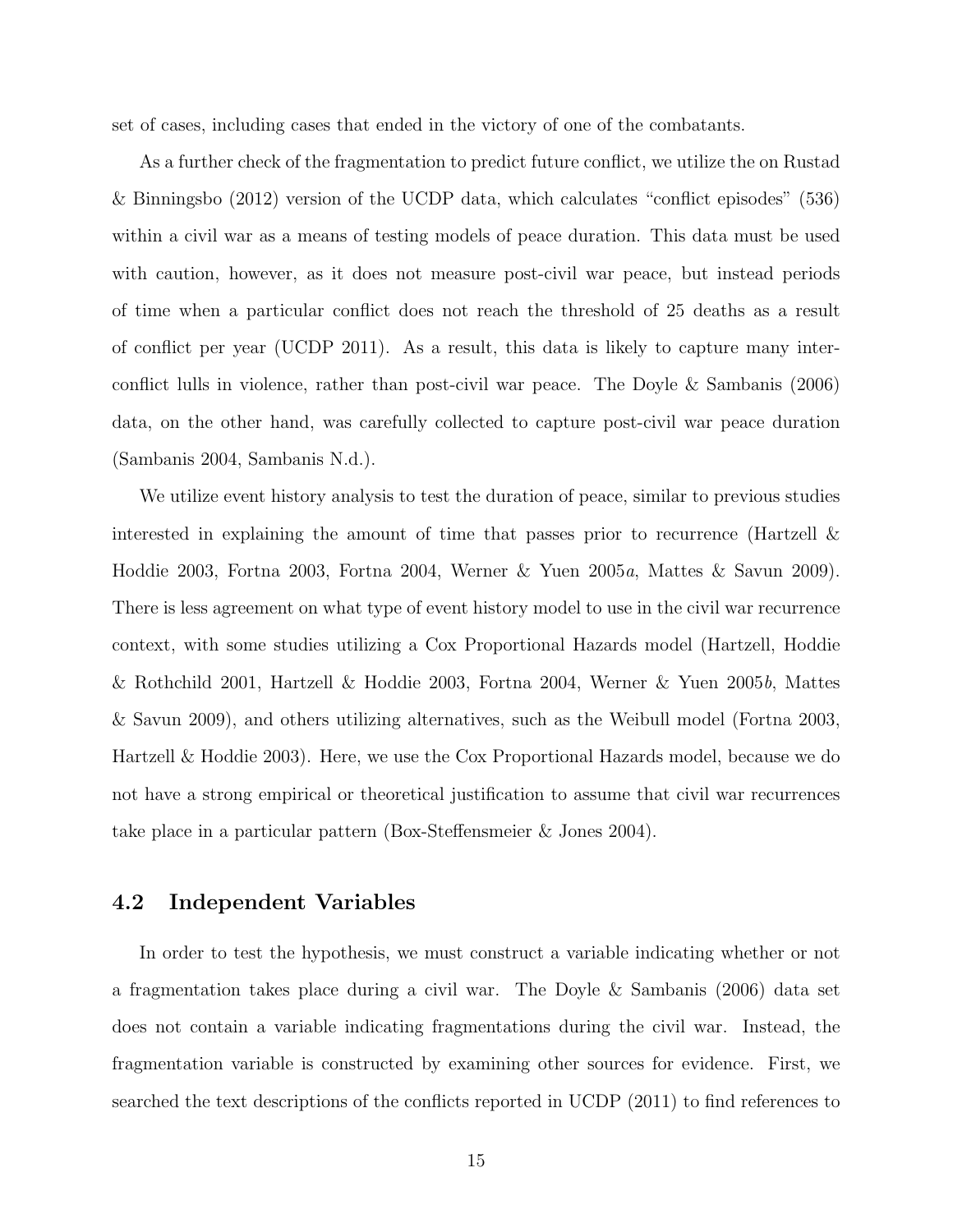fragmentations taking place during the course of the war. Second, the actor lists in UCDP (2010) details rebel groups, and contains "a dummy variable that indicates whether a nonstate actor was formed by breaking away from an actor that has also been registered in UCDP data" (UCDP 2010, codebook, p. 12). Finally, other sources are used to determine when fragmentations took place to determine whether or not a fragmentation took place within a civil war according to Doyle & Sambanis (2006) or a "conflict episodes" (Rustad  $\&$ Binningsbo 2012, p. 536).

One difficulty is that much of the information on fragmentation is derived from the UCDP/PRIO Armed Conflict Dataset (Harbom & Wallensteen 2010), rather than the Doyle & Sambanis (2006) data. In some cases, the UCDP (2011) indicates that a fragmentation takes place in a year when there is no ongoing civil war in the Doyle & Sambanis (2006) data set. At this time, we are only interested in fragmentations that take place during a civil war, which means that we exclude cases when a fragmentation takes place prior to the beginning date or after the ending date of a civil war. In cases where the UCDP (2011) does not clearly indicate the year a fragmentation takes place, we consult additional sources in an attempt to determine a more specific timing.

Although there is not a perfect overlap between the UCDP/PRIO data and Doyle & Sambanis (2006), it is important that we use Doyle & Sambanis (2006) because of the higher death threshold. Using the UCDP data would be problematic because splintering is identified when new groups contribute to the production of at least 25 deaths. If the death threshold for the dependent variable were also 25 deaths, then the analysis would verge on tautology. By including the higher death threshold from Doyle & Sambanis (2006), we can be sure that splintered groups are both conceptually and operationally separate from the outcome of interest. Further, by ensuring that newly splintered rebel groups are capable of causing 25 deaths, we exclude a number of cases where rebels groups are formed that are subsequently too weak to influence conflict or even the perceptions of other actors.<sup>[5](#page-15-0)</sup> This

<span id="page-15-0"></span><sup>&</sup>lt;sup>5</sup>One potentially problematic case is Northern Ireland. Although a group calling itself the Real IRA, does splinter prior to the peace agreement in 1998, the resulting group's activities do not lead to deaths until after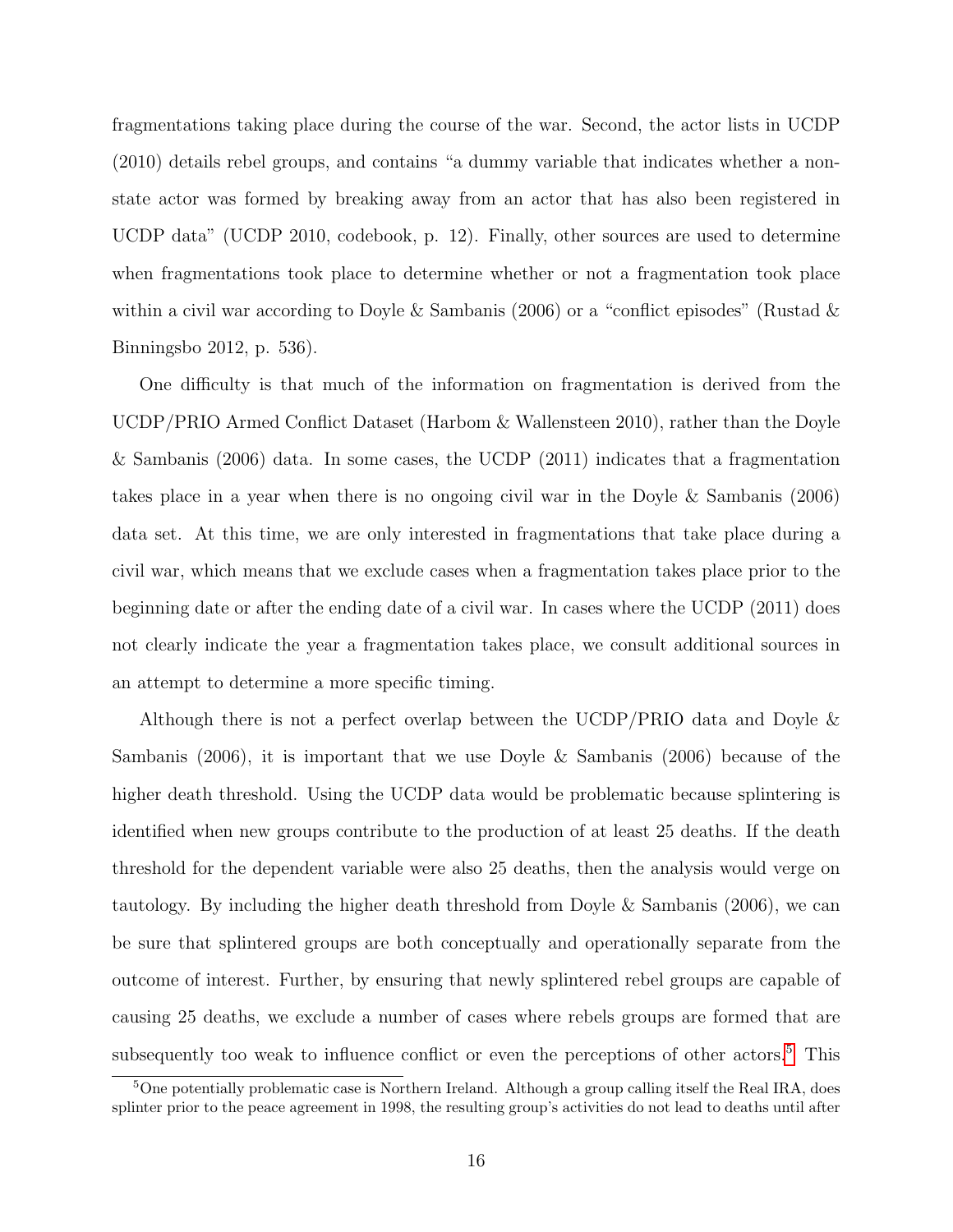leads to a more conservative estimate of the frequency of fragmentation (e.g. compared to Findley & Rudloff (2012, p. 881)), but this coding of fragmentation (descriptives in Table [1\)](#page-31-0) more closely follows the theoretical explanation in this paper.<sup>[6](#page-16-0)</sup>

#### [Table [1](#page-31-0) here]

For the analysis of the Doyle & Sambanis (2006) data, we include a number of control variables from the Doyle & Sambanis (2006) data set that correspond to theoretical arguments and empirical findings in the existing literature. First, a number of variables are included to control for characteristics of the war: whether or not the war was an ethnic conflict (Licklider 1995, Doyle & Sambanis 2006), the costliness of the war (Quinn, Mason  $\&$ Gurses 2007), the number of factions involved in the war (Cunningham 2006), and whether or not the civil war ended in a military victory (Licklider 1995, Toft 2009). We include these controls to consider various characteristics of the war itself that could affect recurrence. Given third-parties have been shown to affect the duration and final outcomes of wars, another key variable included as a control is whether there was a third-party peace operation (Hartzell, Hoddie & Rothchild 2001, Hartzell & Hoddie 2003, Walter 2002, Fortna 2004, Mattes & Savun 2009). Finally, to consider the possibility that economic factors are contributing to recovery from the war (or not contributing), two economic control variables regarding the country where the civil war takes place are included: the amount of primary commodity exports (Collier & Hoeffler 2001, Doyle & Sambanis 2006) and the level of development (Quinn, Mason & Gurses 2007), as indicated by the amount of electricity used (Doyle  $\&$ Sambanis 2006). Similar variables for many of these controls are also included in the Rustad & Binningsbo (2012) dataset, including a variable for United Nations peacekeeping operations, whether or not the war ended in military victory, and a variable that estimates the

the civil war (Connolly August 19, 1998, Times 1998). We code this as a case of splintering during the civil war, since this is when the fragmentation appears to take place. Also, given that the Northern Ireland case does not recur in the data, coding this group as a civil war fragmentation provides disconfirmatory evidence for the hypothesis.

<span id="page-16-0"></span><sup>6</sup>For an expanded list of all case codings, see Appendix Tables 1–3.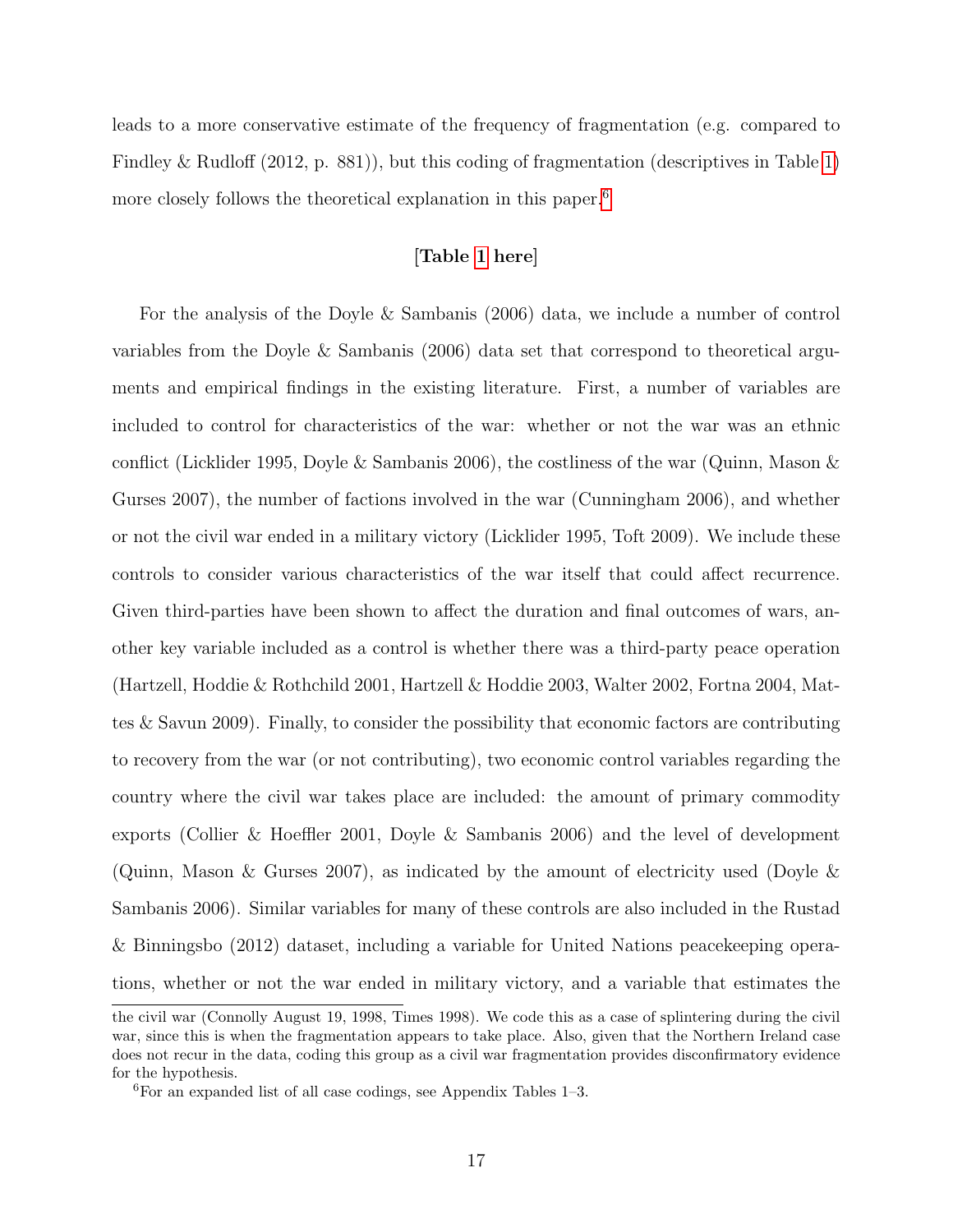percent of primary commodity exports as a percentage of gross domestic product, similar to Collier & Hoeffler (2001). In addition, we used the list of participants to create a list of the number of rebel groups involved in the conflict by summing the list of named rebel group participants (Rustad & Binningsbo 2012). Finally, a development variable that measures electricity consumption was added to the dataset using the electricity consumption information in the Correlates of War Project's National Material Capabilities Dataset (COW 2010, Singer 1988).[7](#page-17-0)

### 5 Empirical Analysis

Our empirical examination of the effect of fragmentation on post-civil war peace focuses on the duration of peace following war (Hypothesis [1\)](#page-12-1). Throughout our analysis, we use the Cox Proportional Hazards model, where the dependent variable is a measure of time until war recurrence. In Table [2,](#page-33-0) we report hazard ratios for each of the variables in the analysis. A hazard ratio above 1 signifies an increasing likelihood of civil war recurrences (i.e. the length of peace after the civil war decreases), whereas a hazard ratio below 1 signifies the opposite (Box-Steffensmeier & Jones 2004).[8](#page-17-1)

### [Table [2](#page-33-0) here]

Table [2](#page-33-0) presents four separate analysis, each with a different model specification to examine the robustness of the fragmentation finding. Across each of the models, the fragmentation variable is statistically significant, and the hazard ratio indicates that the presence of a fragmentation during a civil war decreases the duration of peace after the civil war. That is, civil war is more likely to recur sooner after civil wars where a splinter group has formed. These findings provide robust support for Hypothesis [1.](#page-12-1)

<span id="page-17-0"></span><sup>7</sup> In the Appendix, we provide a correlation matrix with more details on how the independent variables relate to each other. See Appendix Table 4.

<span id="page-17-1"></span><sup>8</sup>We further test to insure the assumptions of the Cox Proportional Hazards model are not violated in our primary model (Model 1). Both the "link test" and the "Schoenfeld residuals" test indicate the assumptions are not violated (Cleves, Gutierrez, Gould & Marchenko 2010).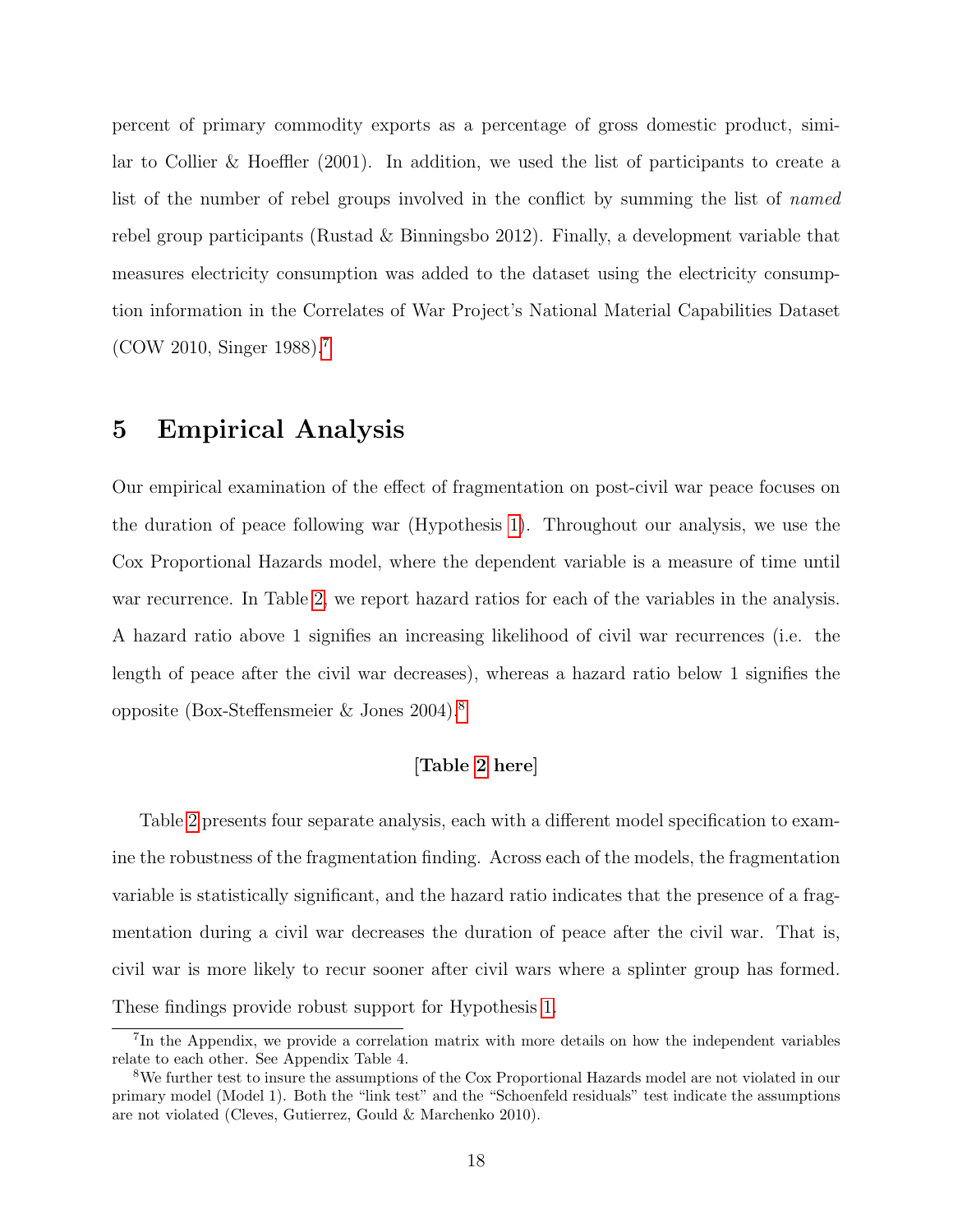The findings are consistent across each of the model specifications. After employing a baseline model specification in Model 1, we then turn to Model 2, which excludes the variable indicating the number of groups active in the civil war in order to separate the effect of the process by which rebel groups may be created (i.e. fragmentation) from the results of this process (the number of groups active). The fragmentation variable is statistically significant across both models, indicating that the process by which new groups are formed is distinctly important important relative to the overall number of groups in explaining civil war recurrence.

Model 3 uses a different variable indicate the presence of a peacekeeping mission, focusing on United Nations peacekeeping rather than peacekeeping from a variety of sources.[9](#page-18-0) Again, the effect of the fragmentation variable is consistent with previous models, although when examining the presence of United Nations peacekeeping, the hazard ratio of the fragmentation variable decreases slightly. Regardless of the source of the peacekeeping operation, however, there appears to be little evidence from the models that peacekeeping increases the length of peace after the termination of a civil war. This runs counter to the finding in much of the literature that such operations increase peace in the post-civil war period (Hartzell, Hoddie & Rothchild 2001, Walter 2002, Hartzell & Hoddie 2003, Fortna 2004, Mattes & Savun 2009).

The final model (Model 4) in Table [2](#page-33-0) includes a number of other variables from the Doyle & Sambanis (2006) data that may also influence the length of peace after civil war. Only one of the additional variable in Model 4, the population of the state experiencing civil war, appears to be related to the length of peace. According to the model, as the population gets larger, the duration of peace decreases. Fragmentation remains a statistically significant indicator of a decrease in peace duration. There are, however, other consistent findings across the four models. First, the primary commodity exports variable is statistically significant, and indicates that as these exports increase, the duration of peace decreases. This supports

<span id="page-18-0"></span><sup>&</sup>lt;sup>9</sup>Both of these peacekeeping variables are from Doyle & Sambanis's (2006) data, insuring measurement consistency across the two variables.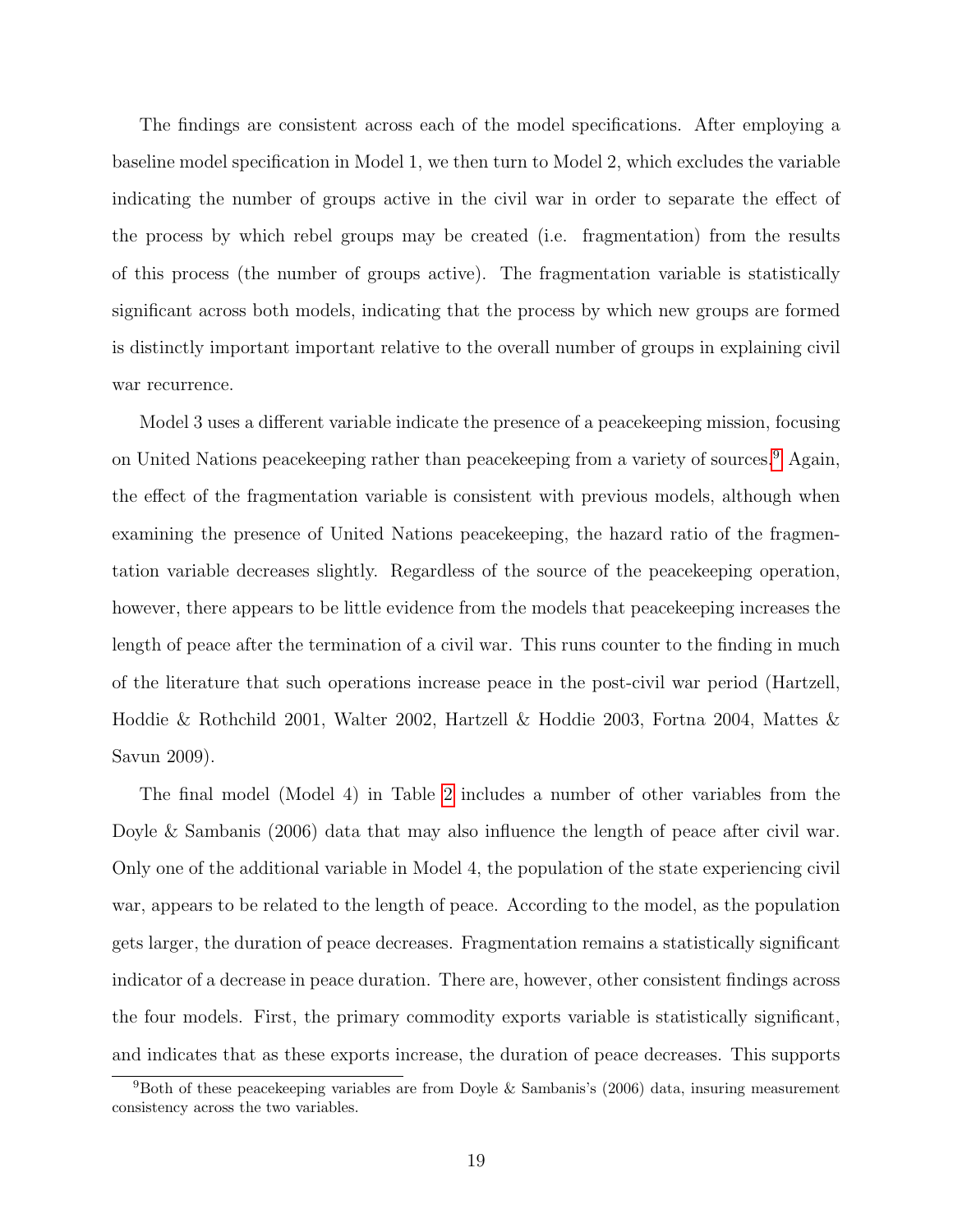existing findings in the literature (Collier & Hoeffler 2001, Doyle & Sambanis 2006). Second, the development variable indicates that the greater the development of a state, the longer the duration of peace after a civil war, as indicated in previous studies (Quinn, Mason & Gurses 2007).<sup>[10](#page-19-0)</sup>

Perhaps most interesting across these models is that despite findings in the literature that civil wars that end in military victory are associated with longer periods of post-conflict peace (Rustad & Binningsbo 2012), there is no evidence here that this is the case. If there is a link between fragmentation and rebel group defeat (CITE HERE), for example, then the associated between fragmentation and peace is spurious. Further, it would mean that our theoretical arguments regarding commitment problems above and similar arguments (CITE HERE) are incorrect - fragmentation is a result of rebel groups splintering as a result of military losses (Findley & Rudloff 2012) or government strategies meant to weaken rebel opposition (CITE HERE). Crosstabulations and  $\chi^2$  tests of fragmentation and various civil war endings (reported in Appendix Tables 7–10) demonstrate that military victory is an important factor, but that rebel fragmentation is much less likely to occur in conflicts that end in military victory. This could be due to our reliance on the UCDP data for indications of fragmentation, and that splintering among small groups unable to meet the threshold for violence (Gleditsch, Wallensteen, Eriksson, Sollenberg & Strand 2002) are more likely to occur in cases of rebel defeat (CITE HERE). On the other hand, we believe that this measurement is much more consistent with the theory of commitment problems, where the fragmentation of larger groups are more likely to lead to civil war recurrence. Indeed, while crosstabulations indicate that fragmentation is more likely to occur in cases of peace treaties, there is no statistically significant association between fragmentation during civil wars and the implementation of treaties after civil wars in the Doyle & Sambanis (2006) data. This is consistent with the argument that fragmentation can lead prevent parties from effectively

<span id="page-19-0"></span><sup>10</sup>We estimated a series of additional models that provide alternative specifications of the Cox Proportional Hazards model and report on them in the Appendix (Tables  $5 \& 6$ ). The results are consistently substantial and significant across all of these models.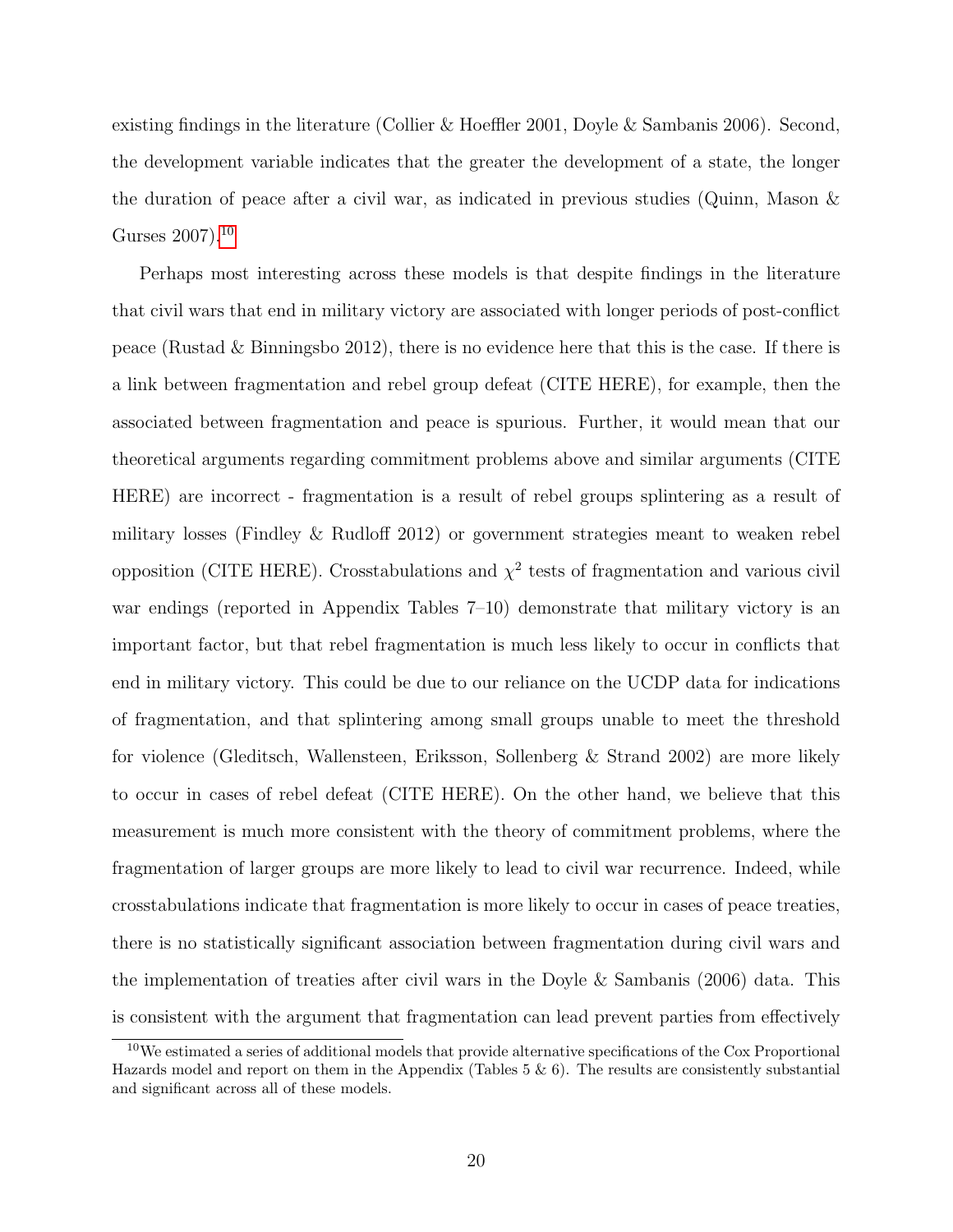committing to peace.

The statistical evidence thus offers strong support for Hypothesis [1,](#page-12-1) illustrating the negative effects that the fragmentation of groups can have on the prospects for durable peaceful resolution to civil wars. As a further illustration of the effect of fragmentation on the duration of peace, Figure [1](#page-32-0) presents the rate at which civil wars recur over time, comparing cases where a splinter group was created during the civil war (the dashed line) with cases where no fragmentation took place. The figure indicates that a number of cases of civil war appear to recur immediately, however, a civil war is much more likely to recur in the first month after civil war if a fragmentation occurred during the civil war (i.e. approximately 0.9 survival rate for non-fragmentation compared with approximately 0.8 survival rate for fragmentation cases). Further, the rate at which civil wars recur is much greater over time when fragmentation takes place during the conflict. Both Table [2](#page-33-0) and Figure [1](#page-32-0) thus provide support for Hypothesis [1.](#page-12-1)

#### [Figure [1](#page-32-0) here]

The UCDP data derived from (Rustad & Binningsbo 2012) also provides support for the role of fragmentation during conflict as decreasing periods of peace. Table [3](#page-34-0) summarizes the findings of this analysis. In four of the five models presented, the fragmentation variable decreases the duration of periods without violence and is statistically significant. The exception to this is Model 5 where the fragmentation variable is no longer statistically significant. Note, however, that the final two models include over a 100 fewer cases than the other models, for a 40% decrease in the sample size.

#### [Table [3](#page-34-0) here]

The significance of the fragmentation variable, indeed, is one of the most consistent findings across the analysis of the Doyle & Sambanis (2006) and Rustad & Binningsbo (2012) data. For example, although the development variable is statistically significant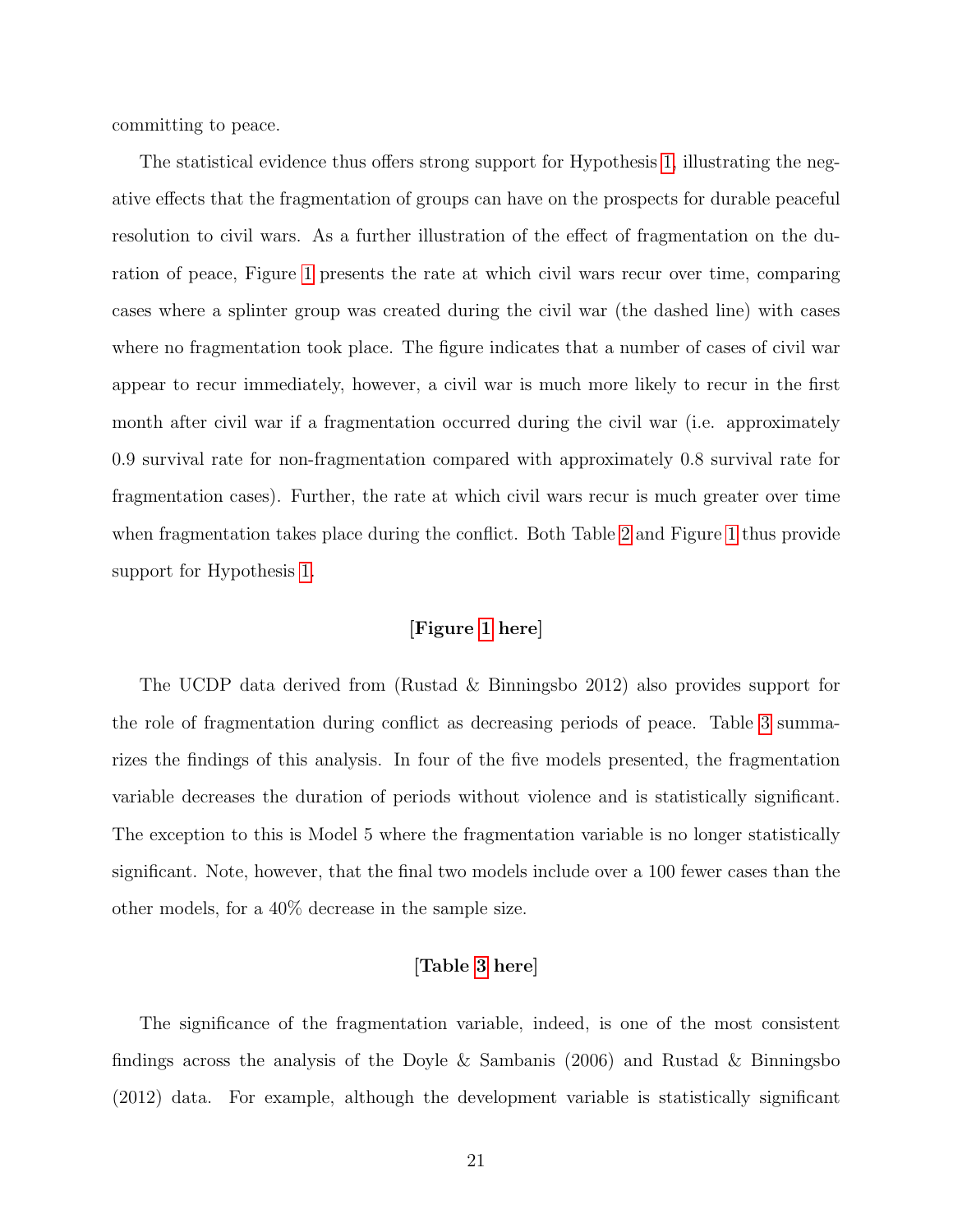across all of the models in Table [2,](#page-33-0) in Table [3](#page-34-0) the development variables appear to be statistically significant only in the models that include the larger sample sizes. Meanwhile, variables that appeared to have little effect on peace duration in the Doyle & Sambanis (2006) data appear to play an important role in Rustad & Binningsbo (2012) data. Most strikingly, the military outcome variable is statistically significant across all of the model, and indicates that a military outcome will greatly increase the length of time without violence (see (Licklider 1995, Toft 2009)). United Nations peacekeeping missions also seem to play a more prominent role, at least in the models that include the larger number of cases in Table [3,](#page-34-0) which is more consistent with the findings of studies, such as Fortna (2004) that find peacekeeping plays an important role in decreasing the recurrence of civil war. The number of factions, which may serve as a proxy for the number of important rebel groups that must be convinced to end fighting in order to reach a peaceful settlement in civil wars (Cunningham 2006) appears to be statistically significant in the more restricted set of cases in Model 5 in Table [3.](#page-34-0)

### 5.1 Propensity Score Matching

The above models demonstrate a clear association between fragmentation during civil war conflict and shortened post-conflict peace. It is possible, however, that the link we observe between fragmentation and post-conflict peace is spurious or that endogeneity is preventing a clear assessment of relationship. Given the non-random sample of civil war cases and the confounding possibility that fragementation is related to civil war outcomes (see above), further analysis that attempts to isolate the effects of fragmentation from other factors is necessary. Isolating a causal impact is particularly challenging because fragmentation is not randomly assigned. We are thus left with the need to consider possible quasi-experimental identification strategies. Table [4](#page-35-0) presents a propensity score matching analysis (Dehejia & Wahba 2002), based on Model One from Table [2.](#page-33-0) Propensity score matching helps isolate the role of fragmentation by creating conditions similar to an experiment - each civil war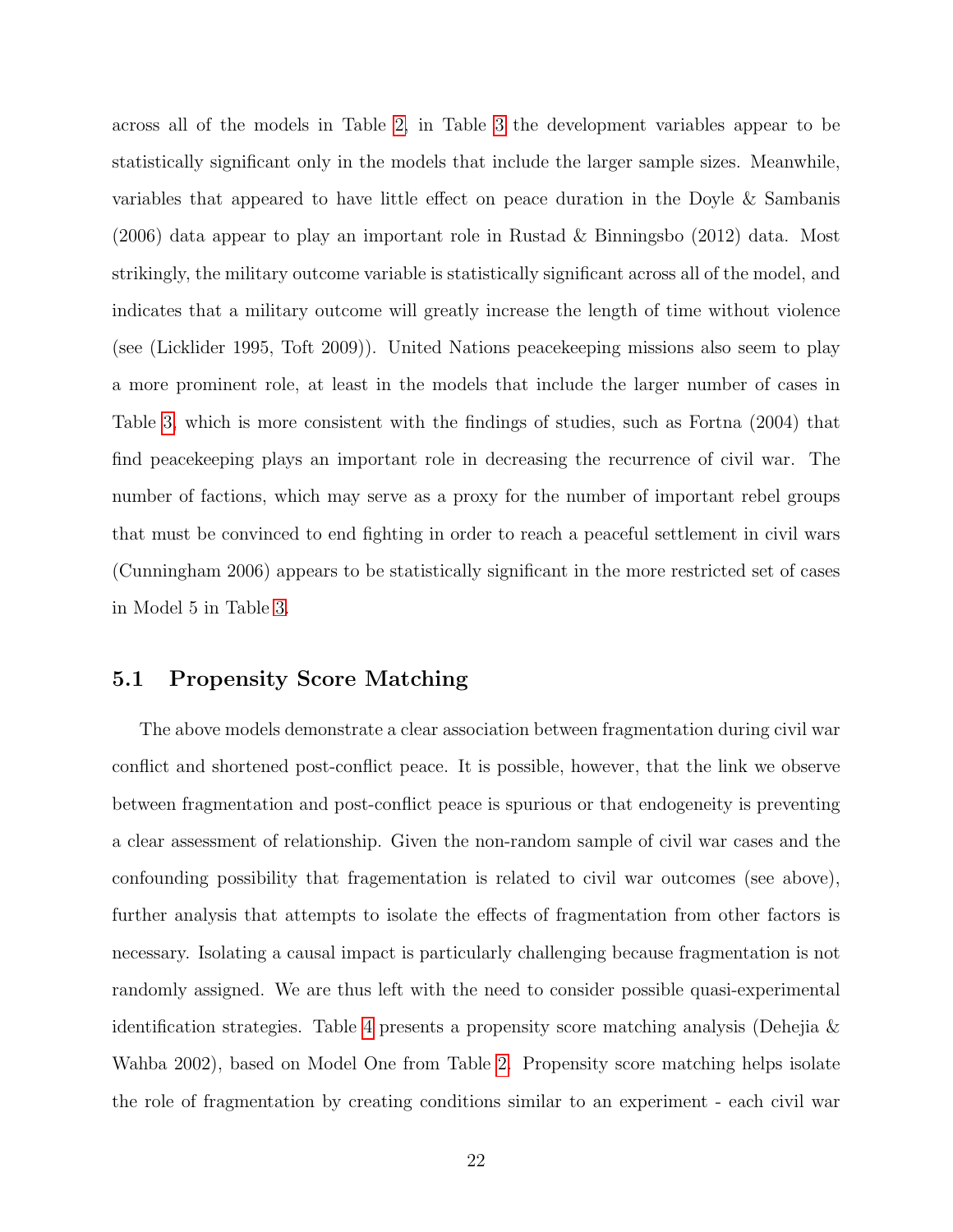case with fragmentation is "matched" with a similar civil war case where fragmentation did not take place (see Dehejia & Wahba (2002) for a more detailed discussion of propensity score matching).<sup>[11](#page-22-0)</sup> In this way, the role of fragmentation can be analyzed among cases where all of the other control variables are held relatively constant. In Table [4](#page-35-0) each of the 21 cases of fragmentation were matched with one other similar case.

#### [Table [4](#page-35-0) here]

As is clear in Table [4,](#page-35-0) fragmentation still appears to be linked with shorter post-conflict peace. Model 1 presents a Cox proportional hazards model with only fragmentation, while Model 2 presents the full model from Table [2](#page-33-0) above. In both cases, fragmentation is statistically significant and is associated with shorter length of peace after a civil war. As this smaller sample of cases is able to better isolate the role of fragmentation by approximating an experimental design, there is less opportunity for other important variables that might be associated with both fragmentation and shorter peace to confound the results.

# 6 Conclusion

Splintering occurs in a number of civil wars (see Table [1\)](#page-31-0), and our analysis indicates that the presence of these fragmentations may significantly alter the peace after a civil war. The quantitative analysis here suggests that cases such as Liberia and Chad, where fragmentation occurs and peace is fleeting (UCDP 2010, Doyle & Sambanis 2006) are not outliers, but rather part of a general pattern. Although studies examine the possible effects of the number of combatants on civil wars (Cunningham 2006, Doyle & Sambanis 2006), we argue that the process by which groups emerge during civil war is an important indicator of whether civil wars are likely to recur. Specifically, we argue that when groups are created through fragmentation, the resulting groups are likely to cause significant difficulties for maintaining peace in the future.

<span id="page-22-0"></span><sup>&</sup>lt;sup>11</sup>The PSMATCH2 Stata package (Leuven & Sianesi N.d.) was used to conduct the propensity score matching analysis.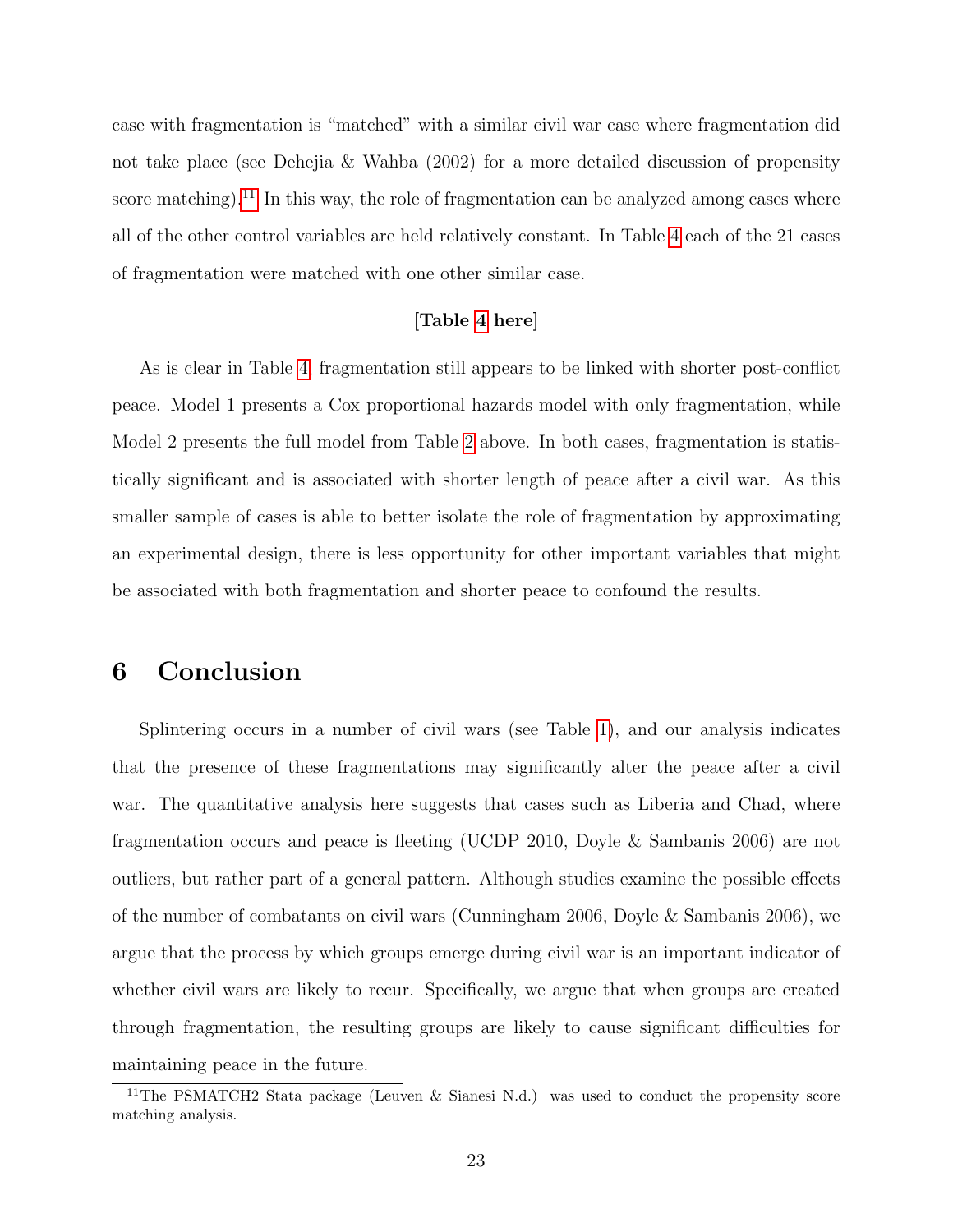The findings here are particularly worrying given the potential incentives for a government to induce fragmentation in an effort to successfully end the civil war (Cunningham 2011, Driscoll 2012). It suggests that the strategies used by governments to help end civil conflict may be counterproductive for long term peace. Although space does not allow, further research is necessary to indicate whether supporting the splintering of rebel groups to arrive at peace is only an indicator of future violence, or a potential cause of that violence.

There are several possible theoretical explanations for the increased likelihood of civil war recurrence resulting from fragmentation. First, fragmentation may be tied to spoiling (Stedman 1997, Pearlman 2009), where the fragmentation of a group indicates that the newly created group is likely to possess significantly different preferences from the original group, as well as the capability necessary to further these goals. Second, adding to the growing number of ways that commitment problems may be associated with civil war (Walter 1999, Kydd & Walter 2002, Mattes & Savun 2009), fragmentation may make it difficult for other groups to commit to peace with a fragmented group. In either case, the specific process of fragmentation leads to a decrease in the time until recurrence of the civil war. Although there is support for the hypothesis that fragmentation decreases the duration of peace after a civil war, much remains to be done including addressing the mechanisms linking fragmentation to recurrence.

The empirical evidence does strongly support the growing suspicions of an increasing amount of scholarship on the deleterious effects of fragmentation during and after civil wars. Few empirical studies exist linking fragmentation to civil war dynamics and outcomes, however. We expect that this study will contribute to the burgeoning empirical literature on heterogeneity and fragmentation during war, and provide a basis for continued work in this research area moving forward. Although this is an important initial finding, many important questions remain to be answered. For example, although fragmentation is likely to lead to renewed civil war violence, the specific path to the breakdown of peace will lead to significant insights into how recurrence occurs. Such studies are only possible as new data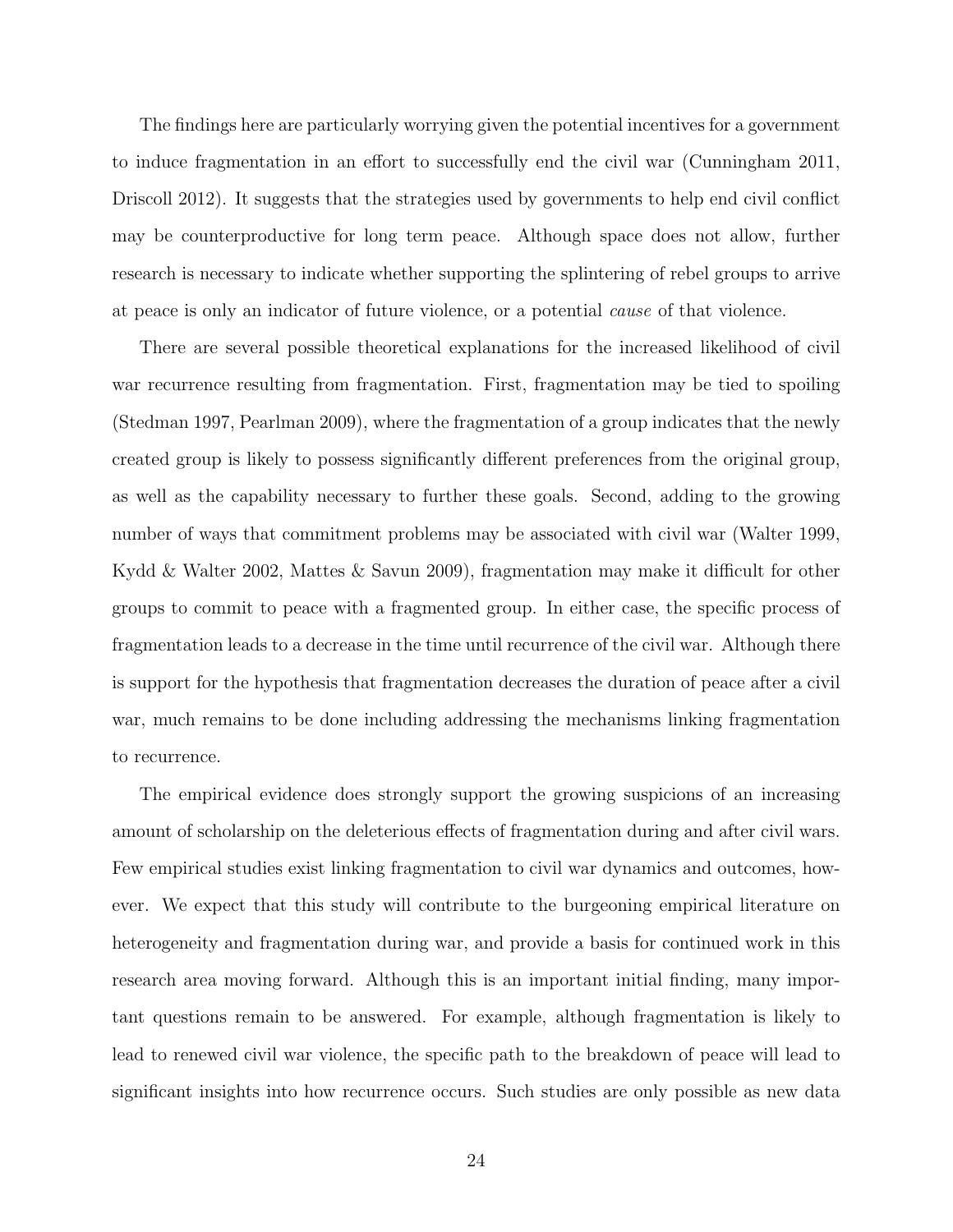becomes available that disaggregates the actions of rebel groups (Raleigh, Linke, Hegre & Karlsen 2010, Sundberg & Melander 2013).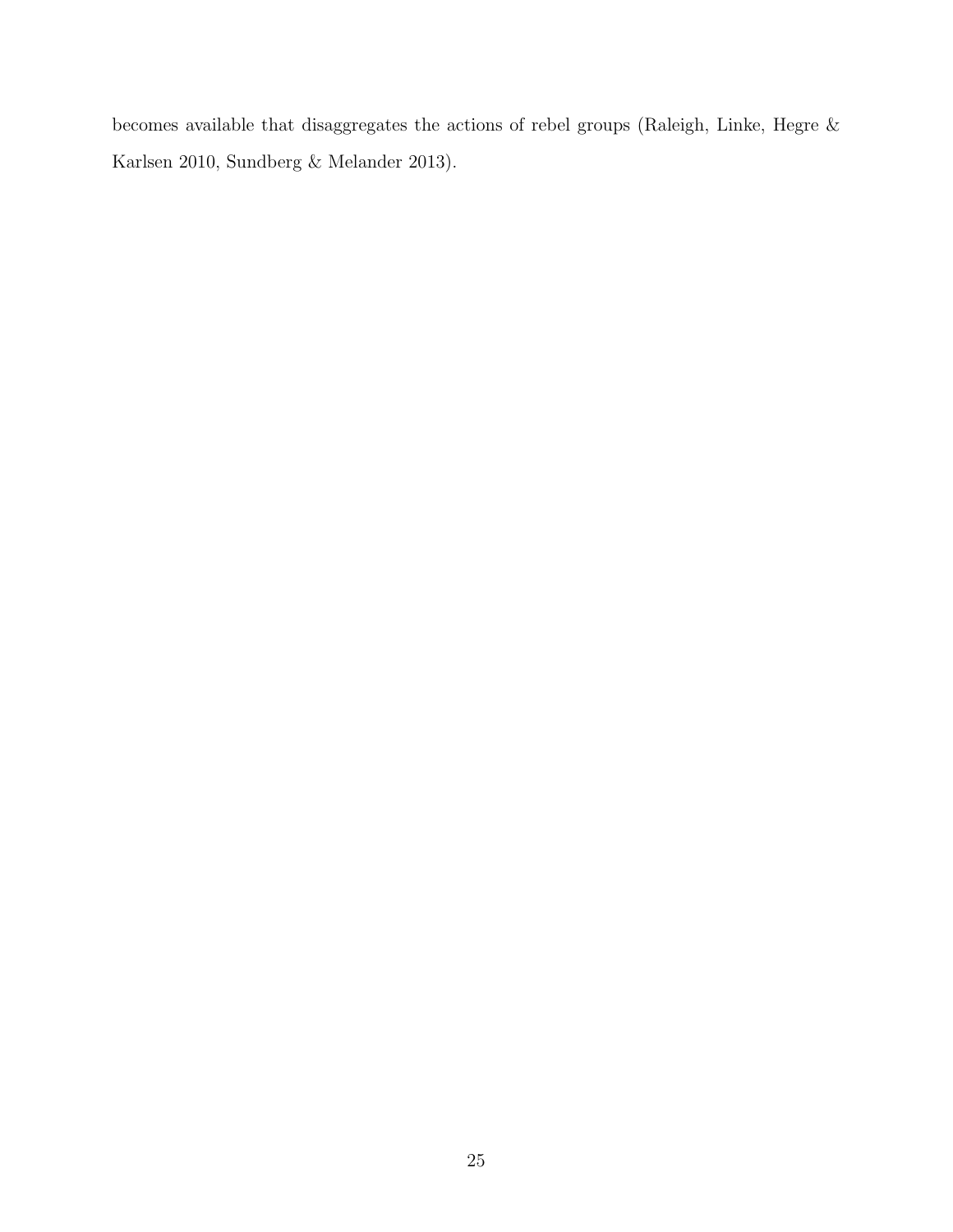# References

- Akcinaroglu, Seden & Elizabeth Radziszewski. 2005. "Expectations, Rivalries, and Civil War Duration." International Interactions 31(4):349–374.
- Bakke, Kristin M., Kathleen Gallagher Cunningham & Lee J. M. Seymour. 2012. "A Plague of Initials: Fragmentation, Cohesion, and Infighting in Civil Wars." Perspectives on Politics 10(2):265–283.
- Balch-Lindsay, D., A.J. Enterline & K.A. Joyce. 2008. "Third-party intervention and the civil war process." Journal of Peace Research 45(3):345.
- Bapat, Navin. 2005. "Insurgency and the Opening of Peace Processes." Journal Of Peace Research 42(6):699–717.
- Box-Steffensmeier, Janet M. & Bradford Jones. 2004. Event History Modeling: A Guide for Social Scientists. Cambridge, UK: Cambridge.
- Clausewitz, Carl von, ed. 1993. On War. London: David Campbell.
- Cleves, Mario, Roberto G. Gutierrez, William Gould & Yulia V. Marchenko. 2010. An Introduction to Survival Analysis Using Stata. Third ed. College Station, TX: Stata Press.
- Collier, Paul & Anke Hoeffler. 2001. "Greed and Grievance in Civil War." World Bank Working Paper .
- Collier, Paul, Anke Hoeffler & Mans Soderbom. 2008. "Post-Conflict Risks." Journal of Peace Research 45(4):461–478.
- Connolly, Shaun. August 19, 1998. "Omagh's Bombers in Truce; Real IRA Halt Further Attacks." Birmingham Evening Mail p. 1.
- COW. 2010. "National Material Capabilities Dataset, version 4.0.".
- Crocker, C.A., F.O. Hampson & P.R. Aall. 1999. Herding cats: Multiparty mediation in a complex world. United States Inst of Peace Pr.
- Crump, L. & A.I. Glendon. 2003. "Towards a paradigm of multiparty negotiation." International Negotiation 8(2):197–234.
- Crump, L. & I.W. Zartman. 2003. "Multilateral negotiation and the management of complexity." International Negotiation 8(1):1–5.
- Cunningham, David. 2006. "Veto Players and Civil War Duration." American Journal of Political Science 50(4):875–892.
- Cunningham, David. 2010. "Blocking Resolution: How External States Can Prolong Civil War." Journal of Peace Research 47(2):115–127.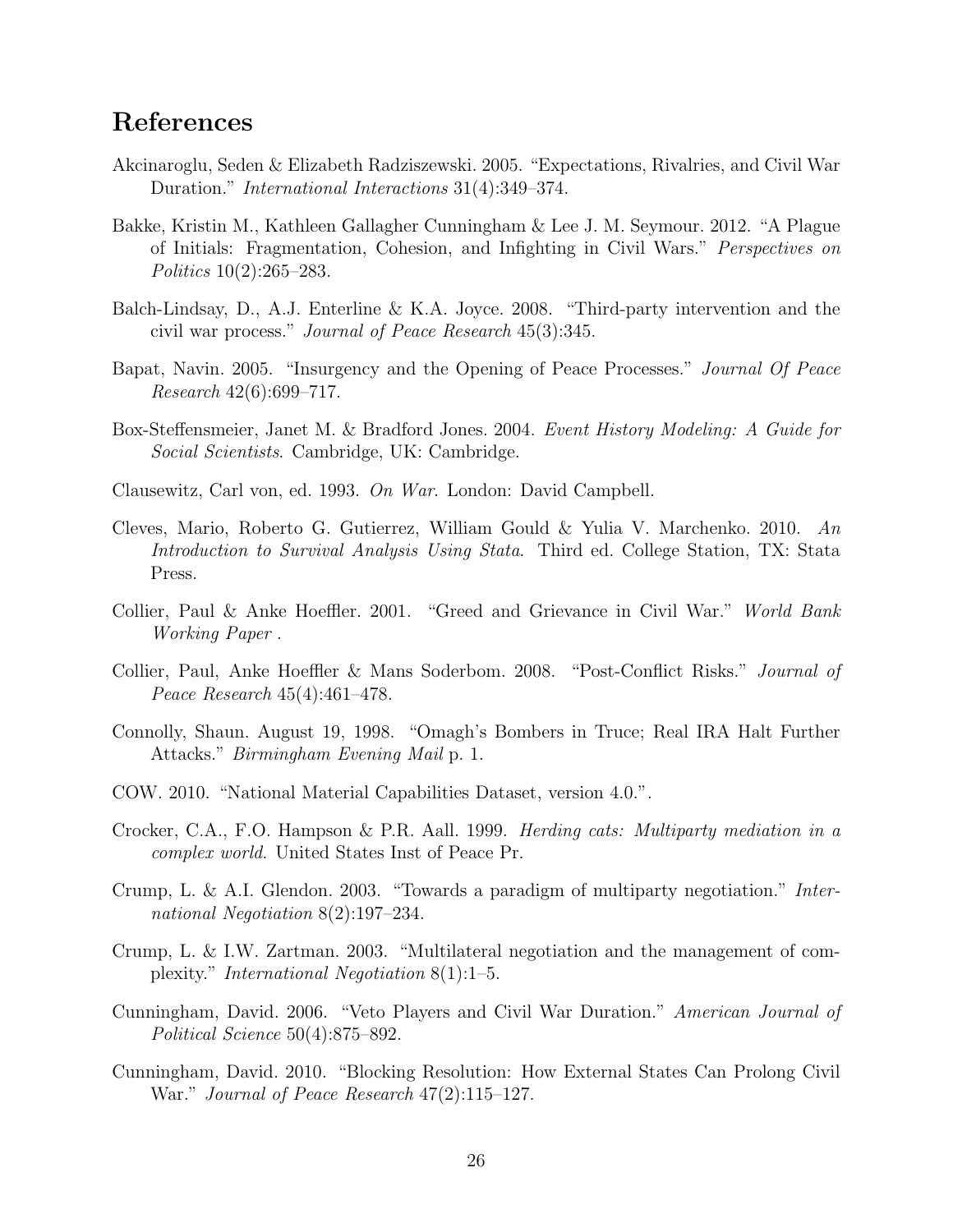- Cunningham, Kathleen Gallagher. 2007. Divided and Conquered: Why States and Self-Determination Groups Fail in Bargaining Over Autonomy PhD thesis University of California, San Diego.
- Cunningham, Kathleen Gallagher. 2011. "Divide and Conquer or Divide and Concede: How Do States Respond to Internally Divided Separatists?" American Political Science Review 105(2):275–297.
- Cunningham, Kathleen Gallagher, Kristin M. Bakke & Lee J. M. Seymour. 2012. "Shirts Today, Skins Tomorrow: Dual Contests and the Effects of Fragmentation in Self-Determination Disputes." Journal of Conflict Resolution 56(1):67–93.
- Dehejia, Rajeev H. & Sadek Wahba. 2002. "Propensity Score-Matching Methods for Nonexperimental Causal Studies." The Reivew of Economics and Statistics 84(1):151–161.
- DeRouen, Karl & David Sobek. 2004. "The Dynamics of Civil War Duration and Outcome." Journal of Peace Research 41(3):303–320.
- Downes, Alexander. 2004. "The Problem with Negotiated Settlements to Ethnic Civil Wars." Security Studies 13(4):230–279.
- Doyle, Michael & Nicholas Sambanis. 2000. "International Peacebuilding: A Theoretical and Quantitative Analysis." American Political Science Review 94(4):779–801.
- Doyle, Michael & Nicholas Sambanis. 2006. Making War and Building Peace: United Nations Peace Operations. Princeton, NJ: Princeton University Press.
- Driscoll, Jesse. 2012. "Commitment Problems or Bidding Wars? Rebel Fragmentation as Peace Building." Journal of Conflict Resolution 56(1):118–149.
- Elbadawi, Ibrahim & Nicholas Sambanis. 2000. External Interventions and the Duration of Civil War. Technical Report 2433. World Bank, DECRG.
- Fearon, James D. 1995. "Rationalist Explanations for War." International Organization 49(3):379–414.
- Filson, Darren & Suzanne Werner. 2002. "A Bargaining Model of War and Peace: Anticipating the Onset, Duration, and Outcome of War." American Journal of Political Science 46(4):819–837.
- Findley, Michael & Peter Rudloff. 2012. "Combatant Fragmentation and the Dynamics of Civil Wars." British Journal of Political Science 42(4):879–901.
- Findley, Michael & Scott Edwards. 2007. "Accounting for the Unaccounted: Weak-Actor Social Structure in Asymmetric Wars." International Studies Quarterly 51(3):583–606.
- Fjelde, Hanne & Desiree Nilsson. N.d. "XXXX: ADD TITLE HERE." Unpublished Manuscript: Uppsala University.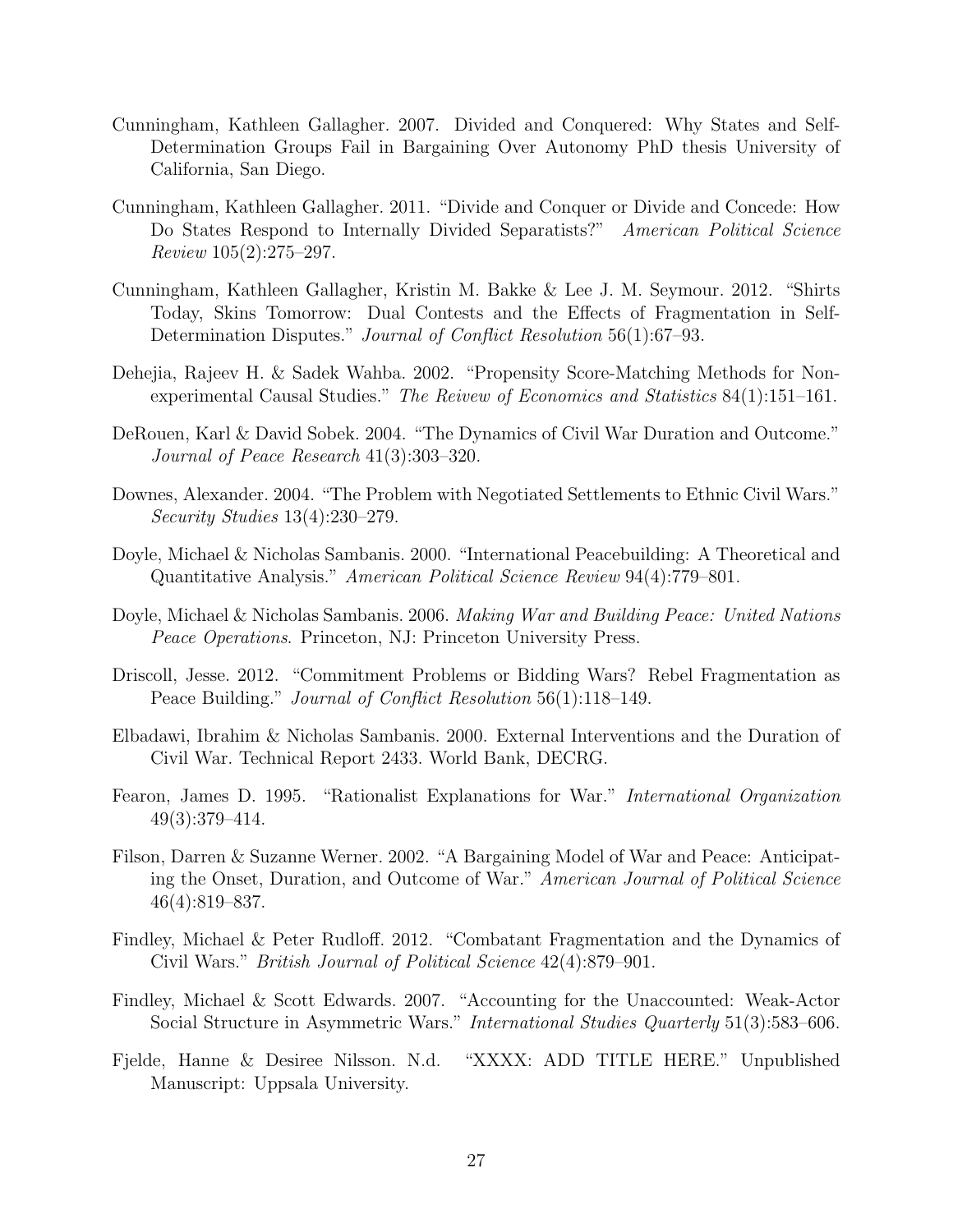- Flores, T.E. & I. Nooruddin. 2009. "Democracy Under the Gun: Understanding Post-Conflict Recovery." Journal of Conflict Resolution 53(1):3–29.
- Fortna, Virginia Page. 2003. "Scraps of Paper? Agreements and the Durability of Peace." International Organization 57(2):337–372.
- Fortna, Virginia Page. 2004. "Does Peacekeeping Keep Peace? International Intervention and the Duration of Peace after Civil War." International Studies Quarterly 48(2):269– 292.
- Gleditsch, Nils Petter, Peter Wallensteen, Mikael Eriksson, Margareta Sollenberg & Havard Strand. 2002. "Armed Conflict 1946 - 2001: A New Dataset." Journal of Peace Research 39(5):615–637.
- Greenhill, Kelly & Solomon Major. 2007. "The Perils of Profiling: Civil War Spoilers and the Collapse of Intrastate Peace Accords." International Security 31(3):7–40.
- Hampson, Fen Osler. 1996. Nurturing Peace: Why Peace Settlements Succeed or Fail. Washington, D.C.: U.S. Institute of Peace Press.
- Harbom, L. & P. Wallensteen. 2010. "XXXX: ADD TITLE HERE." Journal of Peace Research 47(4):501.
- Hartzell, Caroline. 1999. "Explaining the Stability of Negotiated Settlements to Intrastate Wars." Journal of Conflict Resolution 43(1):3–22.
- Hartzell, Caroline & Matthew Hoddie. 2003. "Institutionalizing Peace: Power Sharing and Post-Civil War Conflict Management." American Journal of Political Science 47(2):318– 332.
- Hartzell, Caroline, Matthew Hoddie & Donald Rothchild. 2001. "Stabilizing the Peace after Civil War: An Investigation of Some Key Variables." International Organization 55(1):183–208.
- Hoddie, Matthew & Caroline Hartzell. 2003. "Civil War Settlements and the Implementation of Military Power-Sharing Arrangements." Journal of Peace Research 40(3):303–320.
- Humphreys, Macartan & Jeremy Weinstein. 2006. "Handling and Manhandling in Civil War." American Political Science Review 100(3):429–447.
- Ishiyama, John & Anna Batta. 2011. "Rebel Organizations and Conflict Management in Post-Conflict Societies 1990–2009." Civil Wars 13(4):437–457.
- Kalyvas, Stathis. 2003. "The Ontology of 'Political Violence': Action and Identity in Civil Wars." Perspectives on Politics 1:475–494.
- Kalyvas, Stathis. 2006. The Logic of Violence in Civil War. Cambridge: Cambridge University Press.
- King, C. 2004. "The micropolitics of social violence." World Politics 56(3):431–455.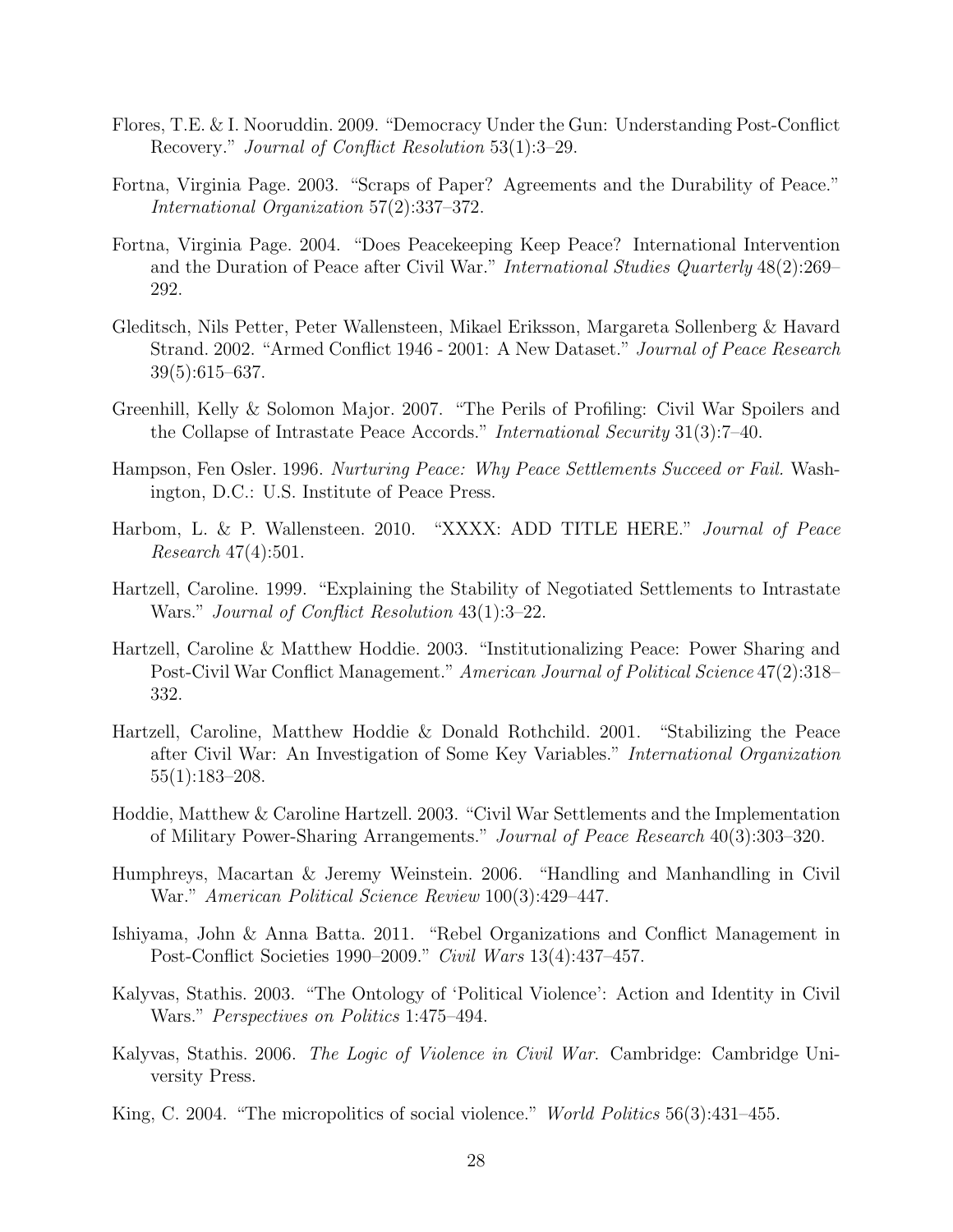- Kydd, Andrew & Barbara Walter. 2002. "Sabotaging the Peace: The Politics of Extremist Violence." International Organization 56:263–296.
- Leuven, Edwin & Barbara Sianesi. N.d. "PSMATCH2: Stata Moduled to Perform Full Mahalanobis and Propensity Score Matching, Common Support Graphing, and Covariate Imbalance Testing.".
- Licklider, Roy. 1995. "The Consequences of Negotiated Settlements in Civil Wars, 1945– 1993." American Political Science Review 89(3):681–690.
- Mason, T. David & Patrick Fett. 1996. "How Civil Wars End a Rational Choice Approach." Journal of Conflict Resolution 40(4):546–568.
- Mattes, M. & B. Savun. 2009. "Fostering peace after civil war: commitment problems and agreement design." International studies quarterly 53(3):737–759.
- McLauchlin, Theodore & Wendy Pearlman. 2009. Out-group Conflict, In-group Unity? Exploring the Effect of Repression on Movement Fragmentation. In Presented at the Annual Meeting of the American Political Science Association, Toronto, Sept 3–6, 2009.
- Mueller, J. 2000. "The Banality of" Ethnic War"." *International Security* 25(1):42–70.
- Mukherjee, Bumba. 2006. "Why Political Power-Sharing Agreements Lead to Enduring Peaceful Resolution of Some Civil Wars, But Not Others?" International Studies Quarterly  $50(2):479-504.$
- Nilsson, D. 2010. "Turning Weakness into Strength." Conflict Management and Peace Science 27(3):253.
- Nilsson, Desiree. 2008. "Partial Peace: Rebel Groups Inside and Outside of Civil War Settlements." Journal of Peace Research 45(4):479–495.
- Nilsson, Desiree & Mimmi Soderberg Kovacs. 2011. "Revisiting an Elusive Concept: A Review of the Debate on Spoilers in Peace Processes." International Studies Review 13(4).
- Paris, Roland. 2004. At war's end: building peace after civil conflict. Cambridge Univ Pr.
- Pearlman, W. 2009. "Spoiling Inside and Out: Internal Political Contestation and the Middle East Peace Process." International Security 33(3):79–109.
- Pearlman, Wendy & Kathleen Gallagher Cunningham. 2012. "Nonstate Actors, Fragmentation, and Conflict Processes." Journal of Conflict Resolution 56(1):3–15.
- Powell, Robert. 2002. "Bargaining Theory and International Conflict." Annual Review of Political Science 5:1–30.
- Powell, Robert. 2004. "Bargaining and Learning While Fighting." American Journal of Political Science 48(2):344–361.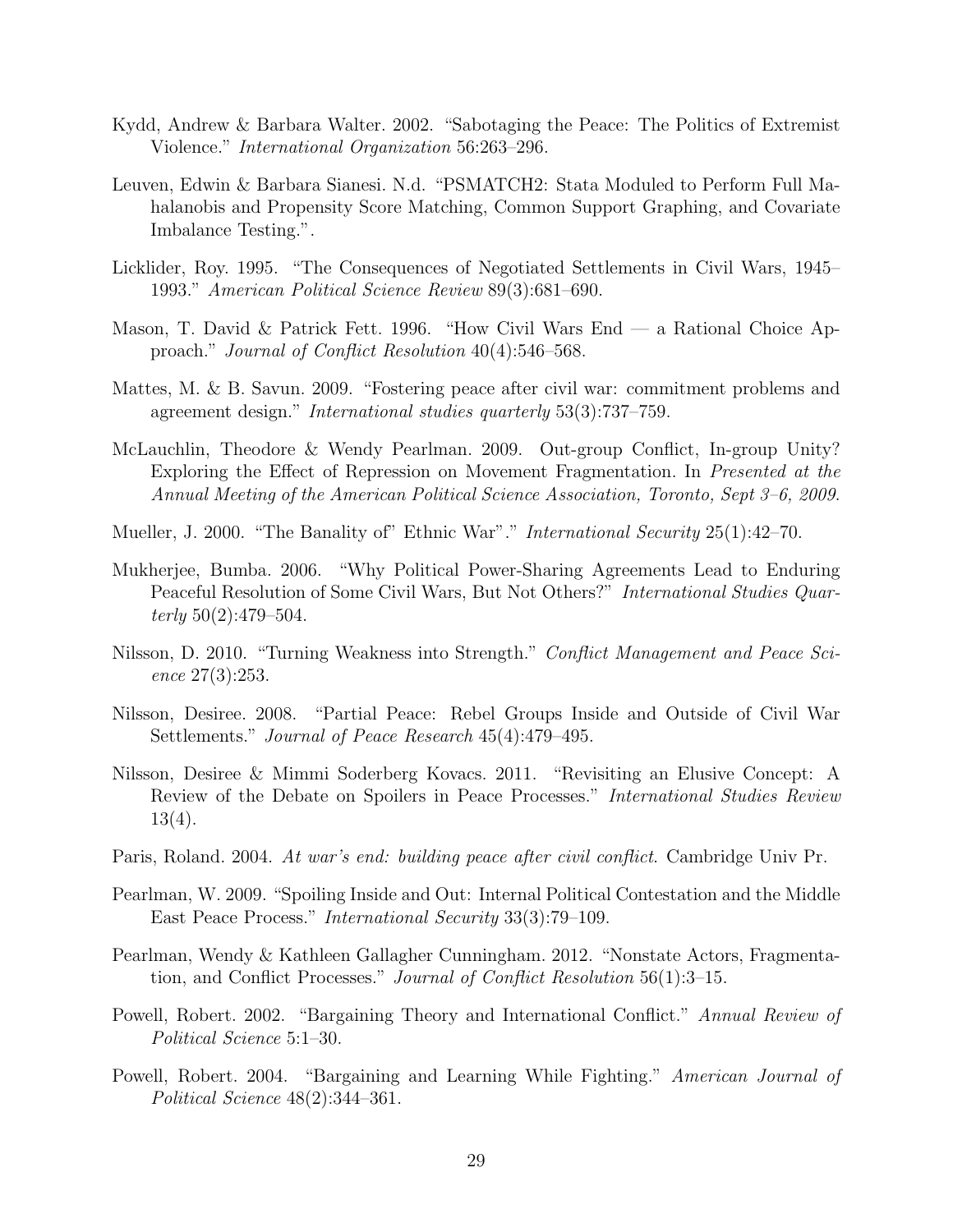- Powell, Robert. 2006. "War as a Commitment Problem." International Organization 60(1):169–203.
- Quinn, J.M., T.D. Mason & M. Gurses. 2007. "Sustaining the peace: Determinants of civil war recurrence." *International Interactions* 33(2):167–193.
- Raiffa, Howard. 1982. The Art and Science of Negotiation. Cambridge, MA: Harvard University Press.
- Raleigh, Clionadh, Andrew Linke, Havard Hegre & Joakim Karlsen. 2010. "Introducing ACLED: An Armed Conflict Location and Event Dataset." Journal of Peace Research 47(5):651–660.
- Regan, Patrick M. 2002. "Third-Party Interventions and the Duration of Intrastate Conflicts." *Journal of Conflict Resolution* 46(1):55–73.
- Rustad, Siri Aas & Helga Malmin Binningsbo. 2012. "A Price Worth Fighting For? Natural Resourcecs and Conflict Recurrence." Journal of Peace Research 49(4):531–546.
- Sambanis, Nicholas. 2004. "What is Civil War? Conceptual and Empirical Complexities of an Operational Definition." Journal of Conflict Resolution 48(6):814–858.
- Sambanis, Nicholas. N.d. "Civil War Coding Notes.".
- Singer, J. David. 1988. "Reconstructing the Correlates of War Dataset on Material Capabilities of States, 1816-1985." International Interactions 14(2):115–132.
- Stedman, Stephen. 1997. "Spoiler Problems in Peace Processes." International Security  $22(2):5-53.$
- Sundberg, Ralph & Erik Melander. 2013. "Introducing the UCDP Georeferenced Event Dataset." *Journal of Peace Research* 50(4):523–532.
- Times, Irish. 1998. "Three Republican Groups Now Active." The Irish Times p. 9.
- Toft, M.D. 2009. Securing the peace: the durable settlement of civil wars. Princeton Univ Pr.
- UCDP. 2010. "Uppsala Conflict Data Program. UCDP Actor Database, version 2.1-2010." Uppsala University. http://www.ucdp.uu.se. Retrieved January–February 2011.
- UCDP. 2011. "Uppsala Conflict Data Program. UCDP Conflict Database." Uppsala University. http://www.ucdp/uu.se/database. Retrieved 2010–2011.
- Wagner, R. Harrison. 2000. "Bargaining and War." American Journal of Political Science 44(3):469–484.
- Walter, Barbara. 1999. "Designing Transitions from Civil War Demobilization, Democratization, and Commitments to Peace." International Security 24(1):127–155.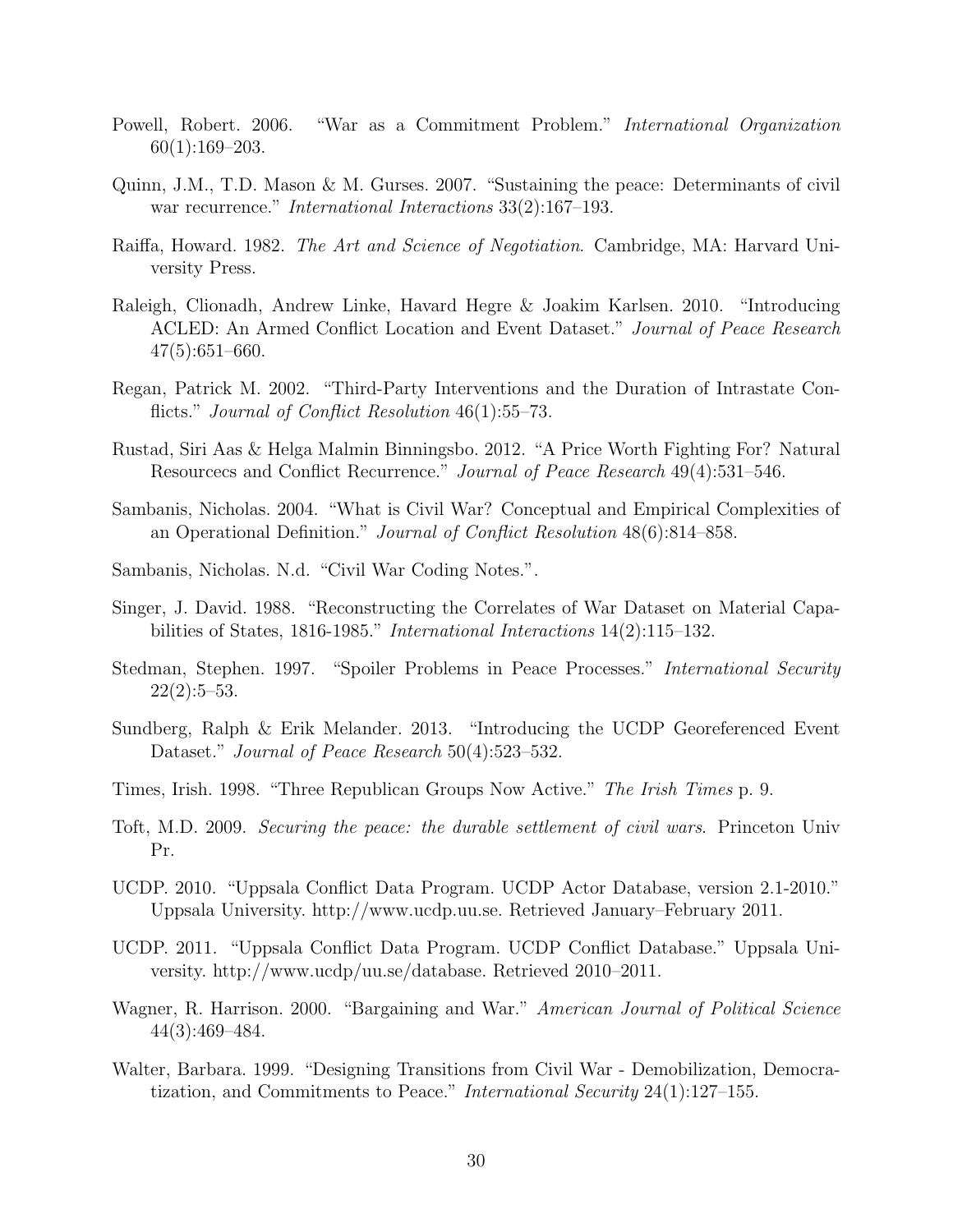- Walter, Barbara. 2003. "Explaining the Intractability of Territorial Conflict." *International* Studies Review 5(4).
- Walter, Barbara. 2004. "Does Conflict Beget Conflict? Explaining Recurring Civil War." Journal of Peace Research 41(3):371–388.
- Walter, Barbara F. 2002. Committing to Peace: The Successful Settlement of Civil Wars. Princeton: Princeton University Press.
- Weinstein, J.M. 2007. Inside rebellion: The politics of insurgent violence. Cambridge Univ Pr.
- Werner, Suzanne & Amy Yuen. 2005a. Enforcing Peace: Suppressing Extremists without Losing the Moderates. In New Directions for International Relations: Confronting the Method-of-Analysis Problem, ed. Alex Mintz & Bruce Russett. Lanham, MD: Lexington Books. pp. 199–222.
- Werner, Suzanne & Amy Yuen. 2005b. "Making and Keeping Peace." *International Organi*zation 59(2):261–292.
- Zartman, I. William. 1995. Elusive Peace: Negotiating an End to Civil Wars. Washington, D.C.: Brookings Institution.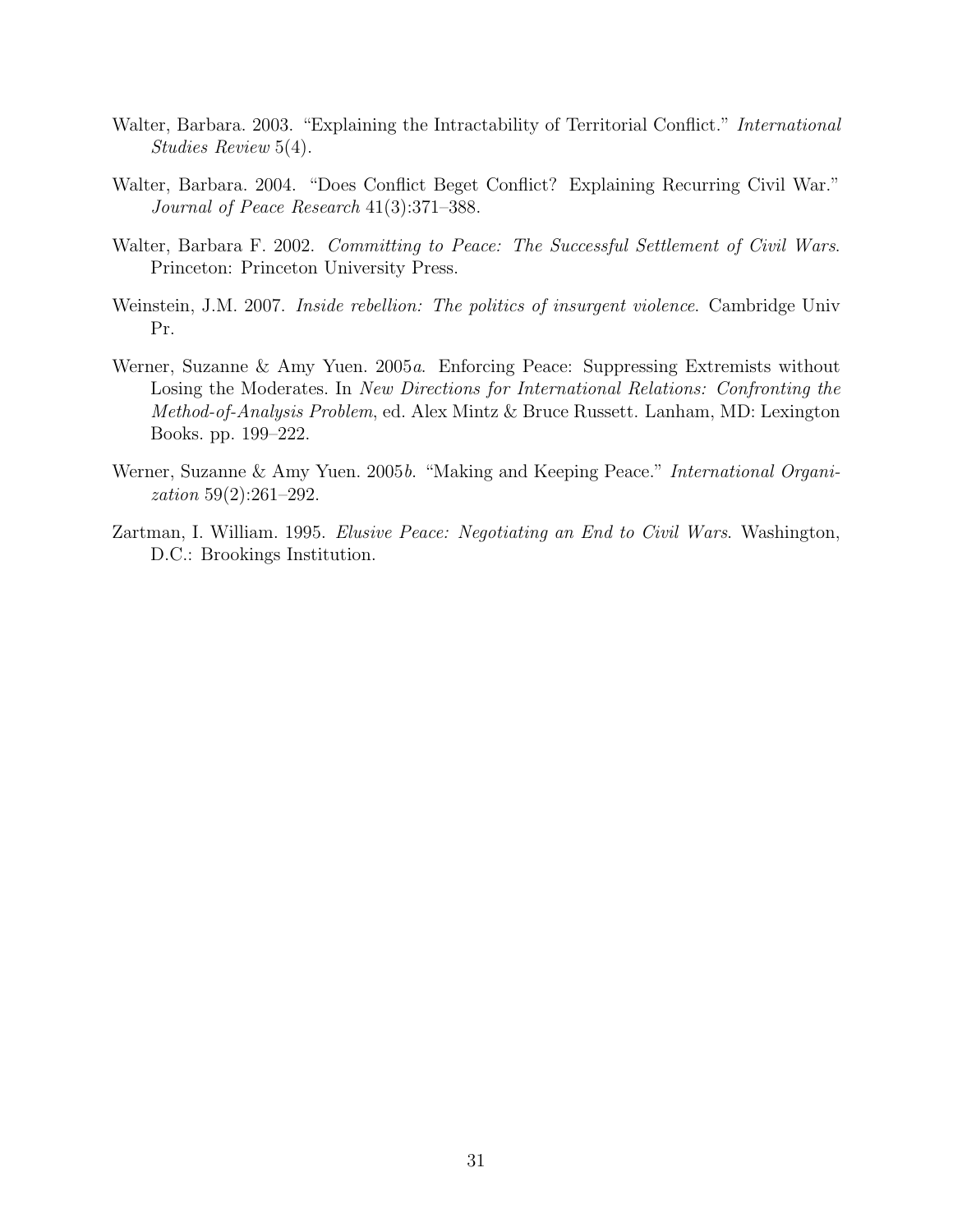<span id="page-31-0"></span>

|                                   | Number of Cases % Cases |             |
|-----------------------------------|-------------------------|-------------|
| Fragmentation<br>No Fragmentation | 22<br>116               | 16%<br>84\% |
| Totals                            | 138                     | 100\%       |

Table 1: Frequency of Fragmentation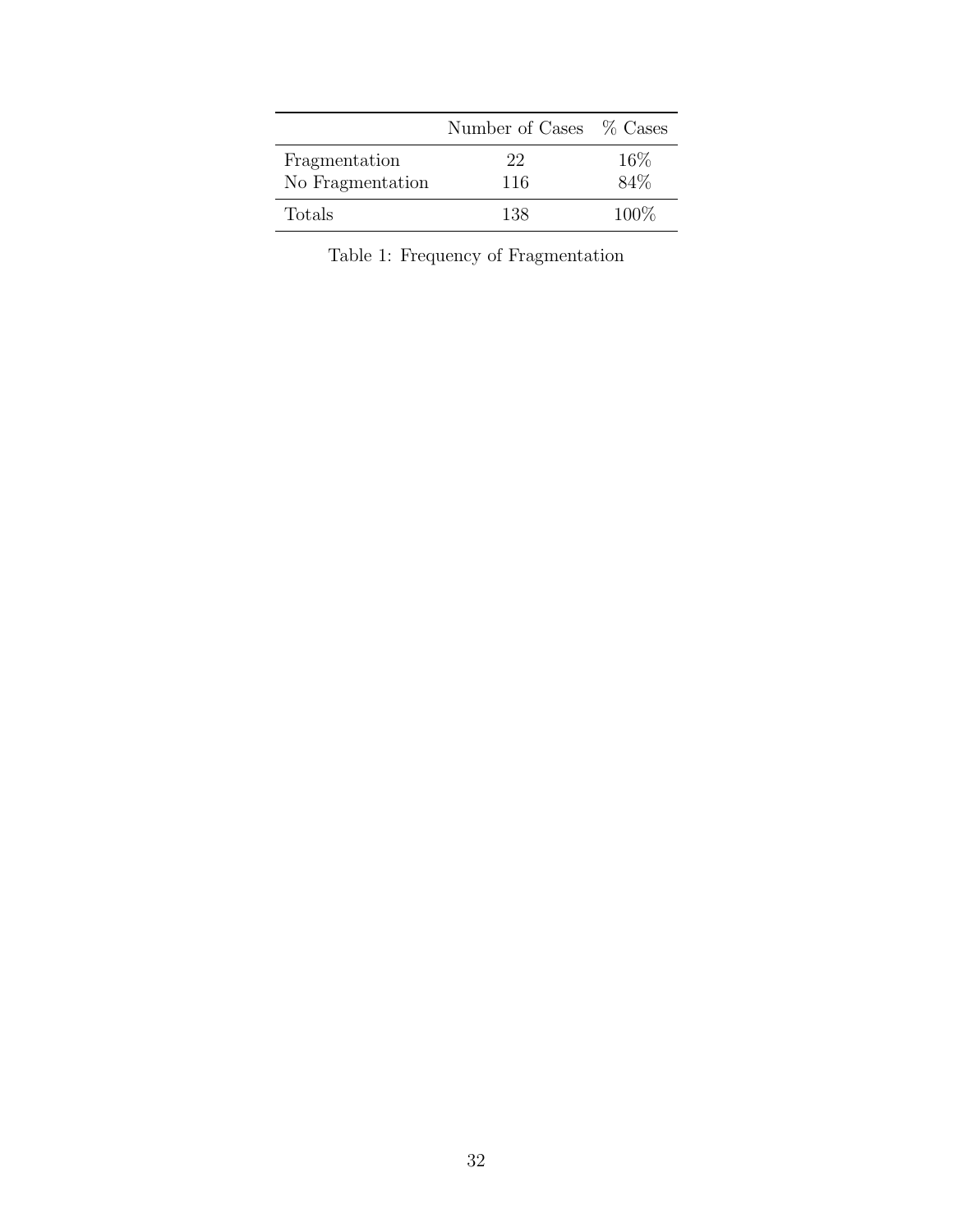<span id="page-32-0"></span>

Figure 1: Comparison of Survival Rates Over Time (Fragmentation vs. No Fragmentation)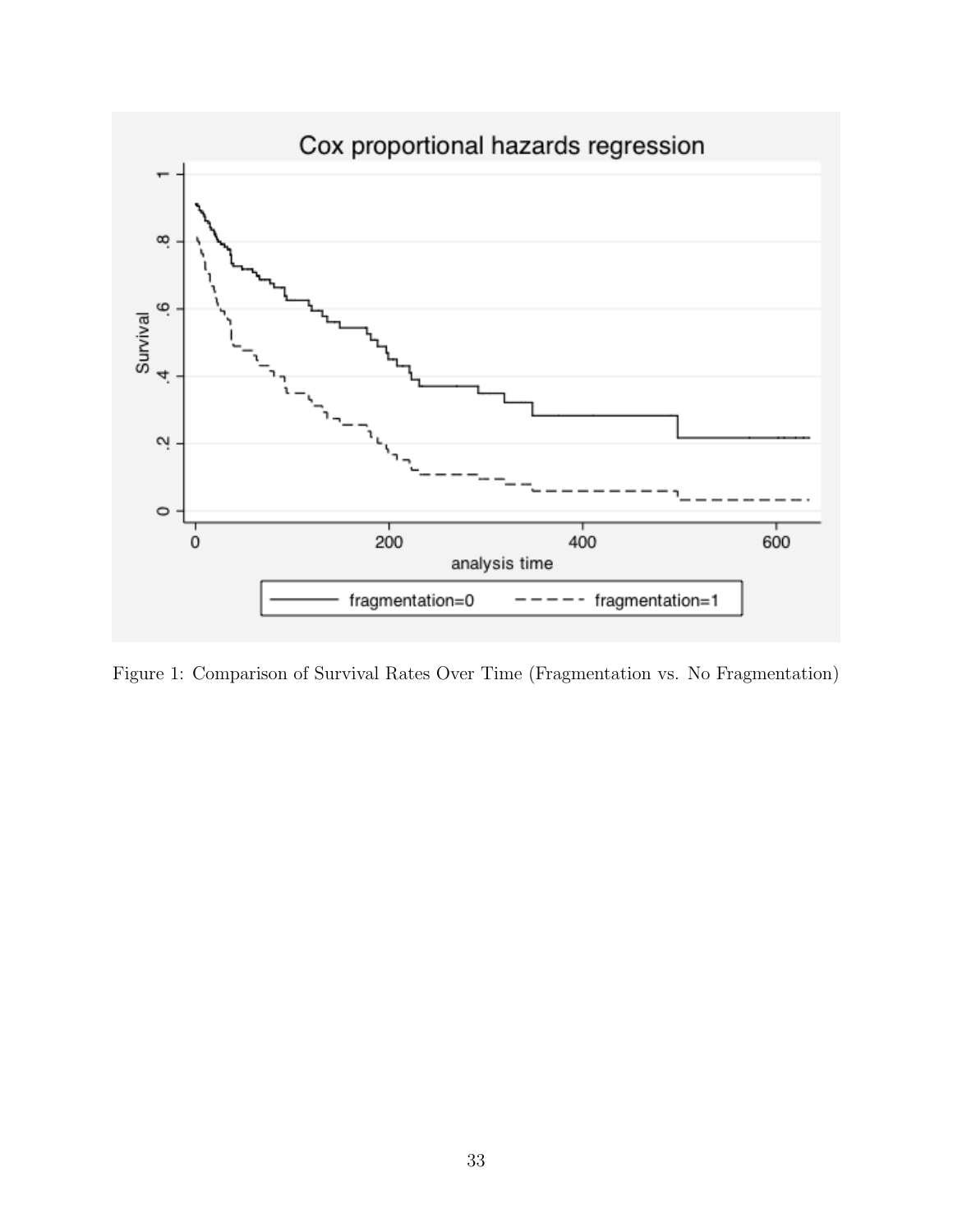<span id="page-33-0"></span>

|                                                                          | Model 1    | Model 2                                     | Model 3        | Model 4    |
|--------------------------------------------------------------------------|------------|---------------------------------------------|----------------|------------|
| Fragmentation                                                            | $2.240**$  | $2.254**$                                   | $2.053**$      | $2.247**$  |
|                                                                          | (0.718)    | (0.712)                                     | (0.671)        | (0.732)    |
| Ethnic Civil War                                                         | 1.528      | 1.523                                       | 1.504          | 1.316      |
|                                                                          | (0.440)    | (0.436)                                     | (0.435)        | (0.400)    |
| Costs of Civil War                                                       | 1.095      | 1.097                                       | 1.093          | 1.077      |
|                                                                          | (0.069)    | (0.069)                                     | (0.066)        | (0.071)    |
| Number of Factions                                                       | 1.014      | $\overline{a}$                              | 1.027          | 1.080      |
|                                                                          | (0.079)    |                                             | (0.079)        | (0.085)    |
| Strong Peace Operations (All)                                            | 0.765      | 0.772                                       |                | 0.801      |
|                                                                          | (0.320)    | (0.323)                                     | $\blacksquare$ | (0.374)    |
| Strong Peace Operations (UN)                                             |            |                                             | 0.371          |            |
|                                                                          |            |                                             | (0.287)        |            |
| Military Outcome                                                         | 0.816      | 0.810                                       | 0.770          | 0.756      |
|                                                                          | (0.221)    | (0.217)                                     | (0.207)        | (0.226)    |
| Level of Development/Electricity                                         | $0.999**$  | $0.999**$                                   | $0.999**$      | $0.999**$  |
|                                                                          | (0.0003)   | (0.0003)                                    | (0.0003)       | (0.0002)   |
| Commodity Exports/GDP                                                    | $2.930***$ | 2.875***                                    | $2.729***$     | $3.193**$  |
|                                                                          | (1.115)    | (1.070)                                     | (1.041)        | (1.582)    |
| Length of Civil War                                                      |            |                                             |                | 0.998      |
|                                                                          |            |                                             | $\overline{a}$ | (0.002)    |
| Log of Population                                                        |            |                                             |                | $1.138*$   |
|                                                                          |            |                                             |                | (0.083)    |
| Terrain (Mountains)                                                      |            |                                             |                | 0.999      |
|                                                                          |            |                                             |                | (0.006)    |
| Decade Civil War Began                                                   |            |                                             |                | 1.086      |
|                                                                          |            |                                             |                | (0.121)    |
| $\, n$                                                                   | 131        | 131                                         | 131            | 131        |
| Log-likelihood                                                           | $-277.343$ | $-277.354$                                  | $-276.403$     | $-275.384$ |
| $\chi^2$                                                                 | < 0.001    | < 0.001                                     | < 0.001        | < 0.001    |
| Table reports hazard ratios, with robust standard errors in parentheses. |            |                                             |                |            |
|                                                                          |            | $p$ -values: * < 0.1, ** < 0.05, *** < 0.01 |                |            |
|                                                                          |            |                                             |                |            |

Table 2: Cox Proportional Hazards Model: Doyle & Sambanis data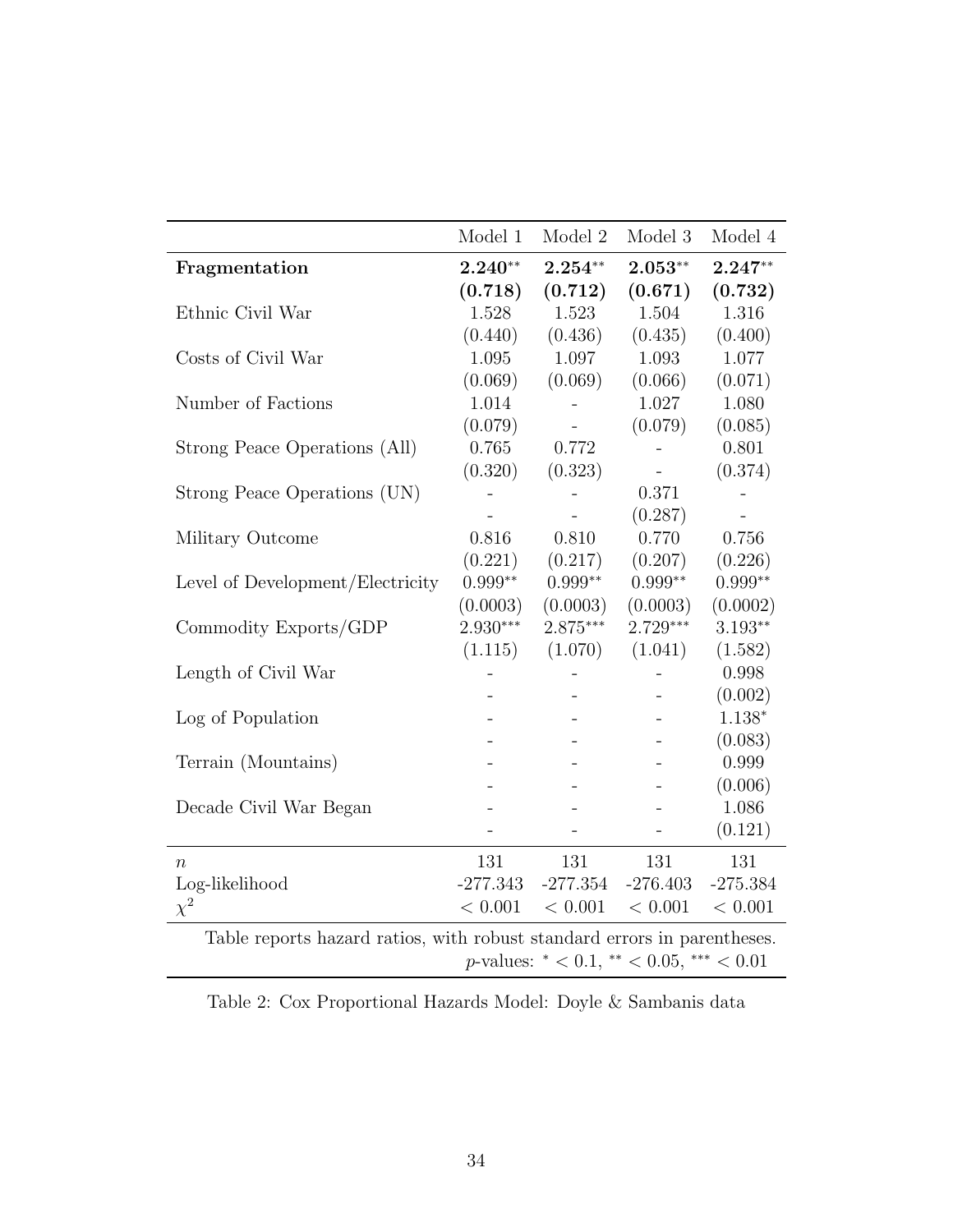<span id="page-34-0"></span>

|                                                                          | Model 1    | Model 2     | Model 3     | Model 4     | Model 5     |
|--------------------------------------------------------------------------|------------|-------------|-------------|-------------|-------------|
| Fragmentation                                                            | $2.517***$ | $1.997**$   | $1.707*$    | $1.774*$    | 1.196       |
|                                                                          | (0.700)    | (0.563)     | (0.0529)    | (0.557)     | (0.454)     |
| Number of Factions                                                       |            |             | 1.147       |             | $1.311**$   |
|                                                                          |            |             | (0.117)     |             | (0.150)     |
| UN Peacekeeping                                                          |            | $0.558*$    | $0.508**$   | 0.687       | 0.636       |
|                                                                          |            | (0.180)     | (0.170)     | (0.236)     | (0.220)     |
| Military Outcome                                                         |            | $0.436***$  | $0.429***$  | $0.369***$  | $0.350***$  |
|                                                                          |            | (0.091)     | (0.089)     | (0.088)     | (0.0839)    |
| COW Electricity                                                          |            | $1.000**$   | $1.000**$   | 1.000       | 1.000       |
|                                                                          |            | (0.0000004) | (0.0000004) | (0.0000005) | (0.0000005) |
| Commodity Exports/GDP                                                    |            |             |             | 1.634       | 1.808       |
|                                                                          |            |             |             | (2.524)     | (2.780)     |
| $\eta$                                                                   | 251        | 250         | 250         | 149         | 149         |
| Log-likelihood                                                           | $-571.570$ | $-560.953$  | $-560.116$  | $-381.766$  | $-379.270$  |
| $\chi^2$                                                                 | 0.003      | < 0.001     | < 0.001     | < 0.001     | < 0.001     |
| Table reports hazard ratios, with robust standard errors in parentheses. |            |             |             |             |             |

 $p\text{-values: }^* < 0.1,$ <br> $^{**} < 0.05,$   $^{***} < 0.01$ 

Table 3: Cox Proportional Hazards Models: UCDP Data